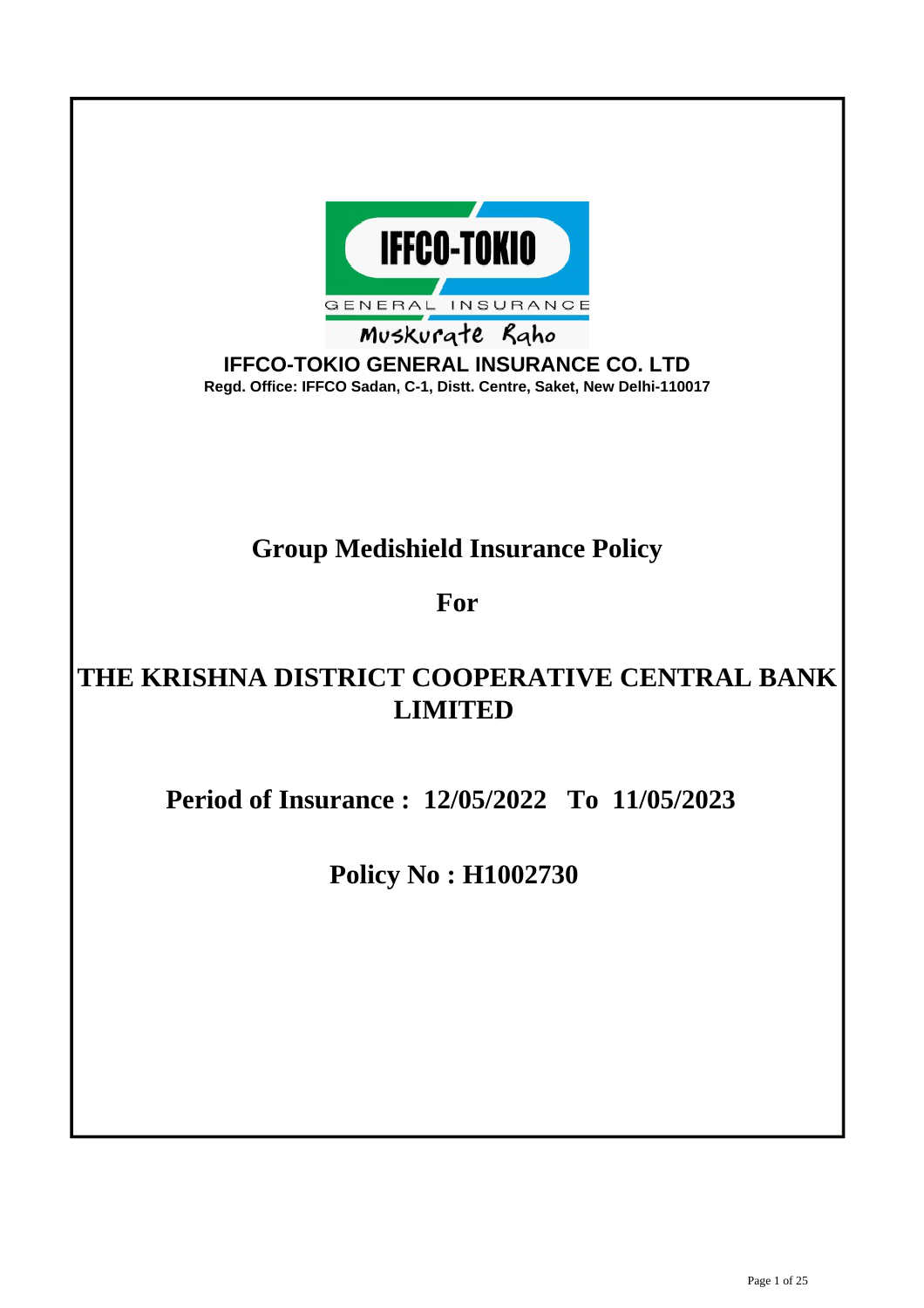# **Welcome to the world of ITGI**

 We would like to take this opportunity to thank you for patronizing ITGI for Group Medishield Policy. At IFFCO TOKIO General Insurance Company Limited (ITGI),we are fully committed to provide insurance products and services to you in a convenient and satisfying manner.

 Our policies and different Add-on coverage have been designed to provide you with more than just a healing touch in those unfortunate,yet unavoidable, circumstances of life. We have made every effort to make our products and procedures simple,transparent and customer friendly. Our product range will serve almost all your insurance needs.

 This booklet contains the Policy Schedule with add on covers, List of employees covered, Third Party Administrator details (for claims assistance) along with policy wordings of "Group Medishield Policy Coverage".We have taken adequate measures to issue the policy document as per your requirements. In case of any discrepancy please inform policy issuing office immediately.

 It would be our privilege to assist you for your insurance requirements or feedback anytime. You may contact our SBU or Toll-Free number available on Policy Schedule.

With ITGI, your future is in safe hands. **"Muskurate Raho".**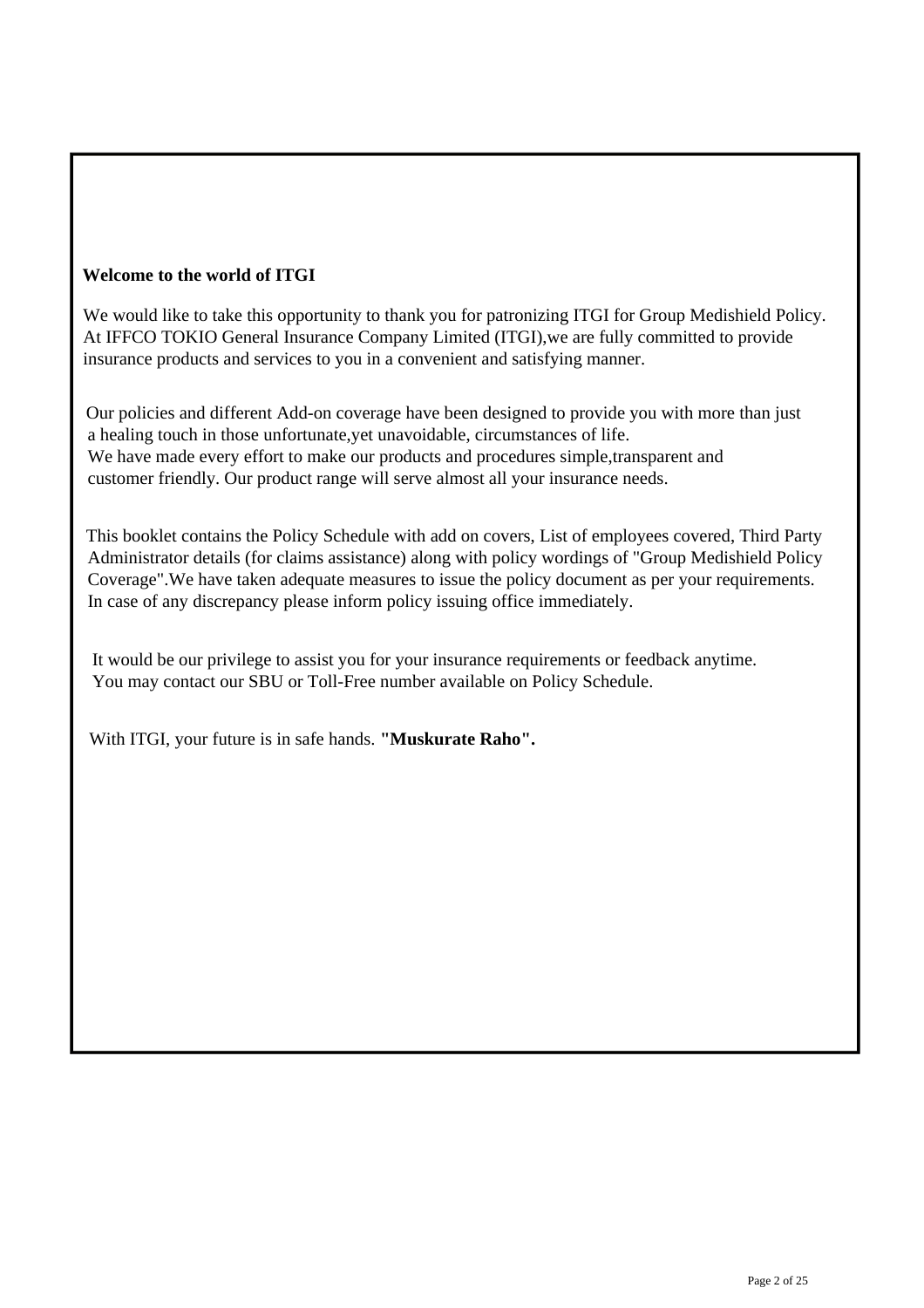| <b>IFFCO TOKIO General Insurance Company Limited</b><br>Regd. OfficeL IFFCO SADAN, C1 Distt Centre, Saket, New Delhi-110017<br>Corporate Identification Number (CIN) U74899DL2000PLC107621, IRDA Reg. No. 106<br><b>Group Medishield Insurance Policy Schedule</b><br><b>CUM TAX INVOICE</b> |                                                       |        |                        |            | Issuing Office SBU 83<br>IFFCO TOKIO GEN INSU. CO. LTD.<br>40-1-53, 1st Flr.<br>Annapurna Bldg,<br>Near Benz Circle, M.G. Road<br>VIJAYAWADA ANDHRA PRA<br>520010<br><b>INDIA</b><br>GSTIN: 37AAACI7573H1ZB<br>Accident and Health insurance<br>services: 997133 |            |
|----------------------------------------------------------------------------------------------------------------------------------------------------------------------------------------------------------------------------------------------------------------------------------------------|-------------------------------------------------------|--------|------------------------|------------|------------------------------------------------------------------------------------------------------------------------------------------------------------------------------------------------------------------------------------------------------------------|------------|
| <b>INSURED</b>                                                                                                                                                                                                                                                                               | THE KRISHNA DISTRICT COOPERATIVE CENTRAL BANK LIMITED |        |                        |            |                                                                                                                                                                                                                                                                  |            |
|                                                                                                                                                                                                                                                                                              | RETIRED EMPLOYEES, HEAD OFFICE                        |        |                        |            |                                                                                                                                                                                                                                                                  |            |
|                                                                                                                                                                                                                                                                                              | JAGANADHAPURAM.                                       |        |                        |            | <b>Unique Invoice No.</b>                                                                                                                                                                                                                                        | H1002730   |
|                                                                                                                                                                                                                                                                                              | MACHILIPATNAM H.O                                     |        |                        |            | Policy No.                                                                                                                                                                                                                                                       | H1002730   |
| <b>Address</b>                                                                                                                                                                                                                                                                               | MACHILIPATNAM (R)                                     |        |                        |            |                                                                                                                                                                                                                                                                  |            |
|                                                                                                                                                                                                                                                                                              | <b>ANDHRA PRADESH</b>                                 |        | Date Of Issuance       | 14/05/2022 |                                                                                                                                                                                                                                                                  |            |
|                                                                                                                                                                                                                                                                                              | <b>INDIA</b>                                          |        |                        |            | Date Of Insurance                                                                                                                                                                                                                                                | 12/05/2022 |
|                                                                                                                                                                                                                                                                                              | PIN CODE                                              | 521001 | <b>STATE CODE</b>      | 37         | from 00.00 hours on                                                                                                                                                                                                                                              |            |
| ******001<br><b>Phone No</b>                                                                                                                                                                                                                                                                 |                                                       |        | <b>To Mid Night On</b> | 11/05/2023 |                                                                                                                                                                                                                                                                  |            |
| <b>GSTIN</b>                                                                                                                                                                                                                                                                                 | 37AABTT0343E1ZS                                       |        |                        |            |                                                                                                                                                                                                                                                                  |            |
| <b>Agent No</b>                                                                                                                                                                                                                                                                              | 83001645                                              |        |                        |            |                                                                                                                                                                                                                                                                  |            |

# **Member Details**

 $\overline{1}$ 

| <b>Total Members Covered</b>   | 373          |
|--------------------------------|--------------|
| <b>Total Self Covered</b>      | 201          |
| <b>Total Dependent Covered</b> | $1 - l$<br>. |

# **Co-insurance Details**

| <b>Insurance Company</b>                      | Share $(\% )$ |
|-----------------------------------------------|---------------|
| <b>LTD</b><br><b>GENERAL INSURANCE</b><br>'Nk | 100           |

# **Premium Details**

|                 | $"$ mond |  |
|-----------------|----------|--|
| ∼י              | ш        |  |
|                 |          |  |
| $\sim$<br>o<br> | --       |  |

# **GST Details**

|                | $_{\rm CGST}$ | SGST    | <b>UGST</b> | <b>IGST</b> |
|----------------|---------------|---------|-------------|-------------|
| Percentage (%) |               |         |             |             |
| Amount (Rs.)   | 376.712       | 376,712 |             |             |

# **TPA Details**

1 | IFFCO Tokio General Insurance

# **Policy Conditions/Extensions/Endorsements**

| THE KRISHNA DISTRICT COOPERATIVE CENTRAL BANK LIMITED |                 |                                                                                           |                                                                     |                            |  |
|-------------------------------------------------------|-----------------|-------------------------------------------------------------------------------------------|---------------------------------------------------------------------|----------------------------|--|
| <b>Coverage Name</b>                                  | <b>PlanName</b> |                                                                                           |                                                                     |                            |  |
| <b>Sum Insured Opted</b>                              | <b>BASE</b>     | Sum Insured List(INR): 300000                                                             |                                                                     |                            |  |
| <b>Family Composition List</b>                        | <b>BASE</b>     | <b>Family Size</b><br><b>Family Definition</b><br>Relationship<br>Self/Employee<br>Spouse | $\therefore$ 2<br>: Employee and Spouse<br>Min Age<br>$\Omega$<br>0 | <b>Max Age</b><br>99<br>99 |  |
| <b>Pre Existing Diseases</b>                          | <b>BASE</b>     | Covered from Day 1                                                                        |                                                                     |                            |  |
| <b>First 30 Days Exclusion</b>                        | <b>BASE</b>     | Waived                                                                                    |                                                                     |                            |  |
| <b>First Year Exclusion</b>                           | <b>BASE</b>     | Waived                                                                                    |                                                                     |                            |  |
| <b>Second Year Exclusion</b>                          | <b>BASE</b>     | Waived                                                                                    |                                                                     |                            |  |

ı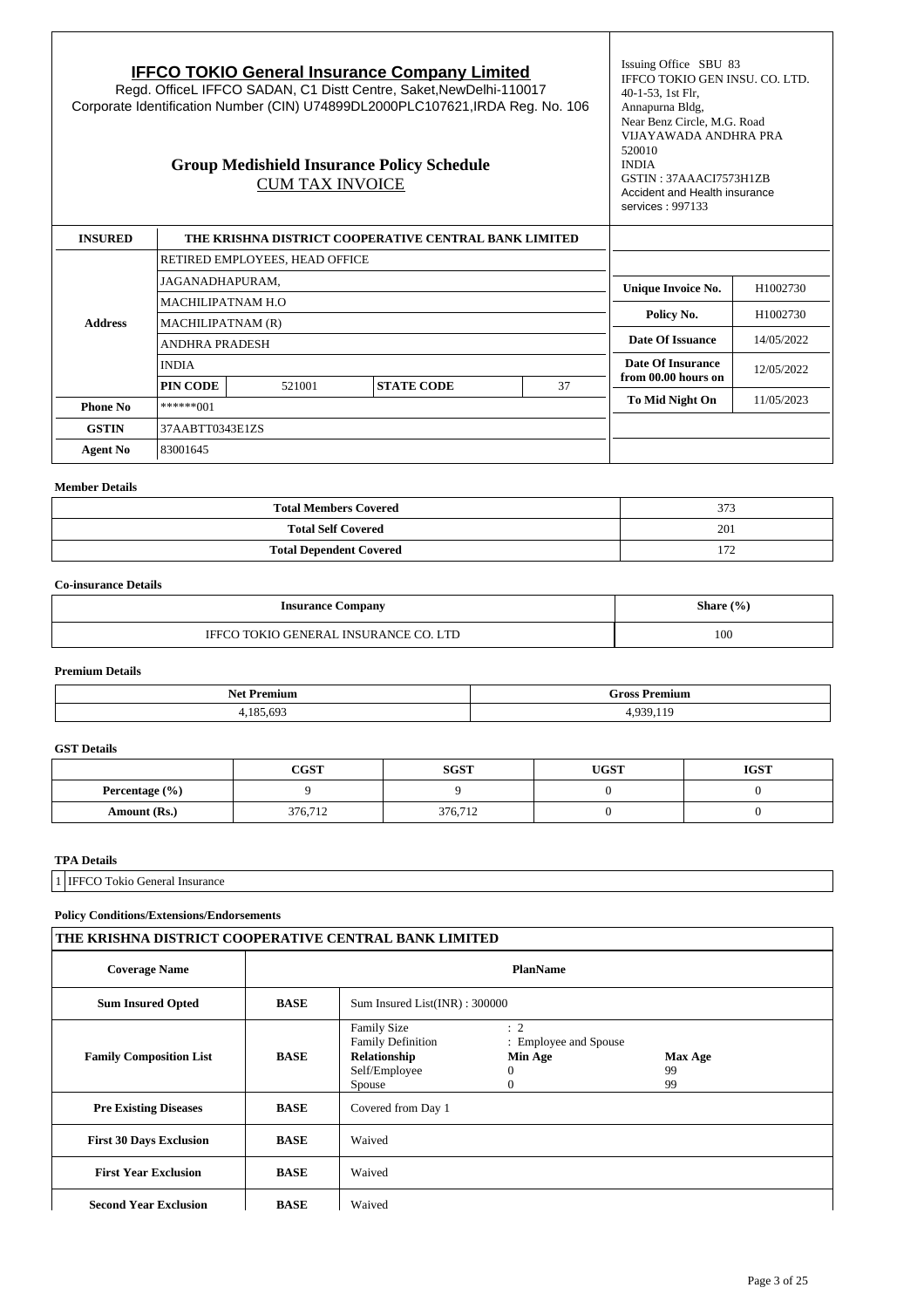| <b>Maternity Benefit</b>                | <b>BASE</b> | Not Covered                                                                                                                                                                                                                                                                                                                                                                                                                    |
|-----------------------------------------|-------------|--------------------------------------------------------------------------------------------------------------------------------------------------------------------------------------------------------------------------------------------------------------------------------------------------------------------------------------------------------------------------------------------------------------------------------|
| <b>New Born Baby Cover</b>              | <b>BASE</b> | Not Covered                                                                                                                                                                                                                                                                                                                                                                                                                    |
| <b>Room Rent Capping</b><br><b>BASE</b> |             | Restricted a Maximum of Rs. 3000/- per day<br>If the Insured occupies a room with a room rent limit other than his eligibility as per the insurance<br>policy, all the other charges shall be<br>limited to the charges applicable for the eligible room rent or actuals, and whichever is lower.                                                                                                                              |
| Pre & Post Hospitalization coverage     | <b>BASE</b> | Expenses incurred for Pre Hospitalization upto 30 Days<br>and Post Hospitalization upto 60 Days are covered.                                                                                                                                                                                                                                                                                                                   |
| <b>Domiciliary Hospitalization</b>      | <b>BASE</b> | Not Covered                                                                                                                                                                                                                                                                                                                                                                                                                    |
| <b>Corporate Buffer</b>                 | <b>BASE</b> | Not Covered                                                                                                                                                                                                                                                                                                                                                                                                                    |
| <b>Ambulance Charges</b>                | <b>BASE</b> | Emergency ambulance charges up-to a sum of Rs.750/- per<br>hospitalization and overall limit of Rs.1,500/- per policy period                                                                                                                                                                                                                                                                                                   |
| Limits for common ailments              | <b>BASE</b> | Sublimits only for Cataract Rs.20,000/- per eye.                                                                                                                                                                                                                                                                                                                                                                               |
| Co-pay                                  | <b>BASE</b> | All Pre Existing Diseases claims subject to 20% copay                                                                                                                                                                                                                                                                                                                                                                          |
| Other conditions                        | <b>BASE</b> | AYUSH Treatment: Expenses incurred on treatment under Ayurveda,<br>Unani, Sidha and Homeopathy systems of medicines in a Government<br>Hospital or in any institute recognized by the government and/or<br>accredited by the Quality Council of India/National Accreditation Board<br>on Health up to 25% of the sum insured subject to a maximum of Rs.<br>25,000/- per policy period.<br>All Day care procedures are covered |
|                                         | <b>BASE</b> |                                                                                                                                                                                                                                                                                                                                                                                                                                |

# **General Conditions**

|                | THE KRISHNA DISTRICT COOPERATIVE CENTRAL BANK LIMITED                                                                                                                                                                                                                                                                                                                                                                                                                                                                                                                                                                                                                                                                                                                                                                                                                                                                                                                                                                                                                                                                                                                                                                                                                                                                                                                                                                                                                                    |
|----------------|------------------------------------------------------------------------------------------------------------------------------------------------------------------------------------------------------------------------------------------------------------------------------------------------------------------------------------------------------------------------------------------------------------------------------------------------------------------------------------------------------------------------------------------------------------------------------------------------------------------------------------------------------------------------------------------------------------------------------------------------------------------------------------------------------------------------------------------------------------------------------------------------------------------------------------------------------------------------------------------------------------------------------------------------------------------------------------------------------------------------------------------------------------------------------------------------------------------------------------------------------------------------------------------------------------------------------------------------------------------------------------------------------------------------------------------------------------------------------------------|
| <b>BASE</b>    |                                                                                                                                                                                                                                                                                                                                                                                                                                                                                                                                                                                                                                                                                                                                                                                                                                                                                                                                                                                                                                                                                                                                                                                                                                                                                                                                                                                                                                                                                          |
| $\,1$          | Day One Cover<br>Day one cover for New members/ employees subject to receipt of premium/maintenance of CD balance & intimation within 15 days of succeeding<br>month Succeeding Month Further dependents can be covered within 30 days from date of enrollment of the employee /date of joining of the employee.                                                                                                                                                                                                                                                                                                                                                                                                                                                                                                                                                                                                                                                                                                                                                                                                                                                                                                                                                                                                                                                                                                                                                                         |
| $\overline{c}$ | <b>Missed Out Employees window period</b><br>For employees who are existing members of the group (at inception of the policy) who are left out at inception of the Policy, such left employees to be<br>declared within15 days of the inception of the Policy.                                                                                                                                                                                                                                                                                                                                                                                                                                                                                                                                                                                                                                                                                                                                                                                                                                                                                                                                                                                                                                                                                                                                                                                                                           |
| $\overline{3}$ | <b>Newly Acquired Dependant</b><br>Mid-tem inclusion of Existing Employee's newly acquired dependent (Newly Married Spouse/New born baby/newly adopted child), to be declared<br>within 15 days of succeeding month subject to maintenance of sufficient CD Balance.                                                                                                                                                                                                                                                                                                                                                                                                                                                                                                                                                                                                                                                                                                                                                                                                                                                                                                                                                                                                                                                                                                                                                                                                                     |
| $\overline{4}$ | <b>Non-Compliance</b><br>Default In case of Non-Compliance of above-mentioned conditions; the following conditions shall apply: (I) Midterm additions of Employee /<br>Employee's dependents other than Dependent Parents/Dependent Parent In Laws 1) * Risk premium on pro rata basis on each inclusion of Employee/<br>Employee's dependent + flat administrative charges 500 on each dependent $+$ Tax shall be leviable. 2) Inclusion of such midterm dependents shall be<br>subject to Waiting period of 1 for all claims except for Accidental Claims * Risk Premium: Basic GMC Premium based on ITGI Premium Rate Chart<br>for the respective SI based on the age for each dependent irrespective of whether the sum insured is on family floater/individual basis. <or and=""> (If<br/>Parents are covered)(I) Midterm additions of Employee / Employee's dependents other than Dependent Parents/Dependent Parent In Laws 1) * Risk<br/>premium on pro rata basis on each inclusion of Employee/ Employee's dependent + flat administrative charges Rs 2,000 on each dependent + Tax shall<br/>be leviable.<or and="">2) Inclusion of such midterm dependents shall be subject to Waiting period of 4 for all claims except for Accidental Claims *<br/>Risk Premium: Basic GMC Premium based on ITGI Premium Rate Chart for the respective SI based on the age for each dependent irrespective of<br/>whether the sum insured is on family floater/individual basis.</or></or> |
| $\sqrt{5}$     | Deletion of employee / Member from Group<br>In case of deletion of member from the Group the cover will be suspended from the date of separation from the group. Refund of premium on account<br>of deletion will be allowed from the date of separation provided the declaration of the same is submitted to us latest within 15 days of succeeding<br>month Succeeding Month days of succeeding month(default)/30 days of separation from the group; failing which refund will be calculated from the<br>date of submission of declaration to ITGI.                                                                                                                                                                                                                                                                                                                                                                                                                                                                                                                                                                                                                                                                                                                                                                                                                                                                                                                                    |
| $\sqrt{6}$     | <b>Proportionate Clause</b><br>All benefits as an inpatient in a hospital attached to room will be restricted to the room which falls within the room rent limits allowed. The enhanced<br>difference in expenses due to opting rooms with higher room rent than what has been allowed will be borne by the insured only. Wherever the room rent<br>based tariff for the other expenses is not available, the payment would be done in the same proportion as per the entitlement of room rent under the<br>policy excluding cost of pharmacy, consumables, implants, medical devices and diagnostics medically prescribed by the treating doctor under the policy.                                                                                                                                                                                                                                                                                                                                                                                                                                                                                                                                                                                                                                                                                                                                                                                                                      |
| $\tau$         | <b>Package Treatment</b><br>In case of package treatment where individual bifurcation of room rent, medicines, operation theater expenses, doctor's consultation charges etc are not<br>available, then the package charges shall be proportionately linked to the entitled room rent of the insured person under the Policy.                                                                                                                                                                                                                                                                                                                                                                                                                                                                                                                                                                                                                                                                                                                                                                                                                                                                                                                                                                                                                                                                                                                                                            |
| $\,8\,$        | <b>Intimation of claims</b><br>As per the Standard ITGI GMC policy (Claim to be intimated within 15 days from date of hospitalization).                                                                                                                                                                                                                                                                                                                                                                                                                                                                                                                                                                                                                                                                                                                                                                                                                                                                                                                                                                                                                                                                                                                                                                                                                                                                                                                                                  |
| $\mathbf{Q}$   | <b>Submission of Claim Documents</b><br>All Claim documents for reimbursement should be submitted within 30 days from the date of discharge in case of claim for Pre-hospitalisation and post                                                                                                                                                                                                                                                                                                                                                                                                                                                                                                                                                                                                                                                                                                                                                                                                                                                                                                                                                                                                                                                                                                                                                                                                                                                                                            |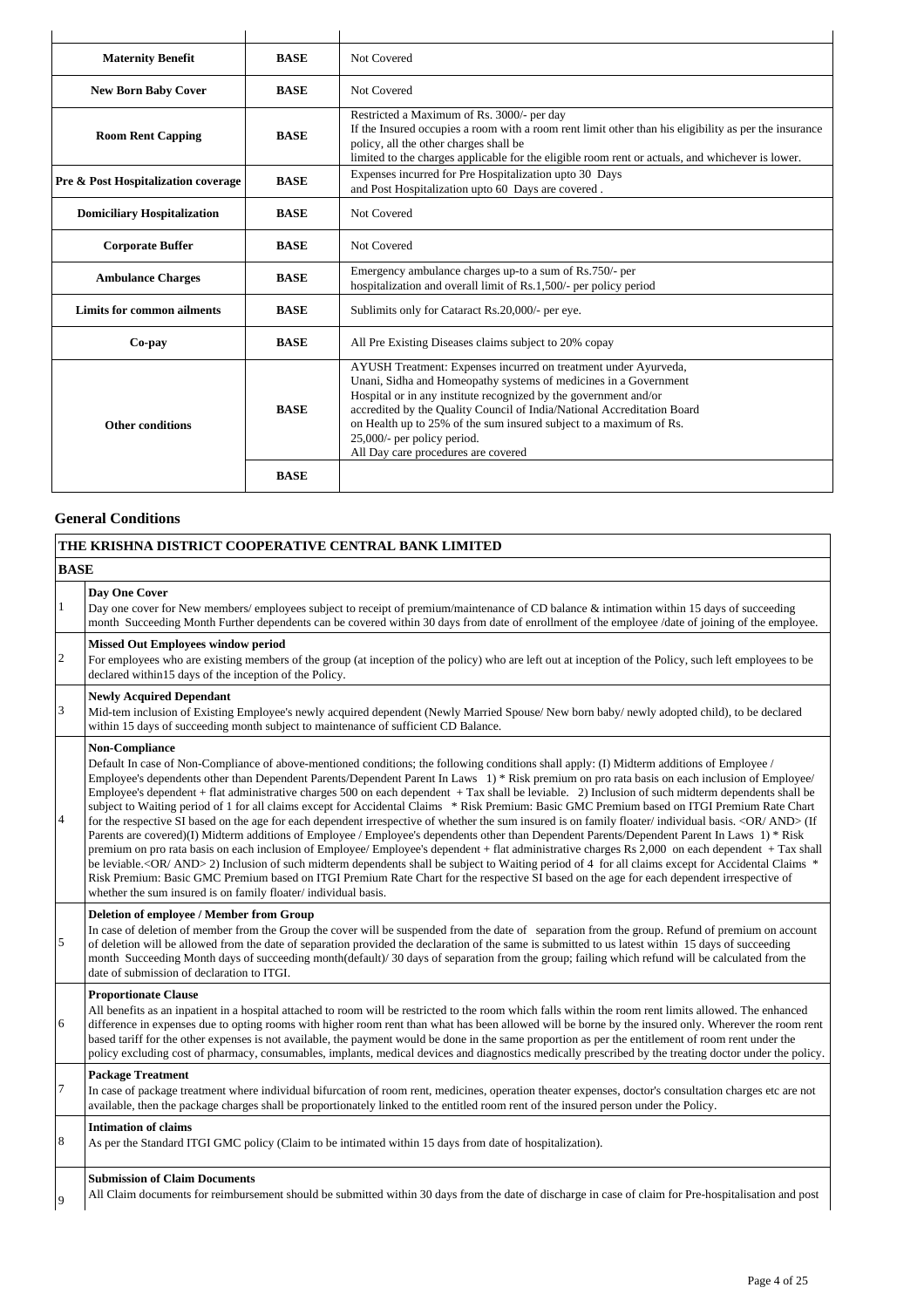Hospitalisation expenses. For Post Hospitalization expenses, all claim documents should be submitted within 15 days of the completion of Post hospitalization treatment or Post hospitalization days limit stated in the Policy whichever is earlier. <sup>10</sup> **Copay for Network Hospitals** All the reimbursement claims under Network Hospitals are subject to additional 10 % co-pay. 11 **Excluded Hospitals / Medical Practitioners** Please note that the policy does not pay for Cost of treatment (both cashless and reimbursement) pertaining to any procedure or treatment undertaken by Insured Person(s) in any of the Hospital(s) or from any of the Medical practitioner(s) specified in the list attached to this Policy. The list of such excluded hospitals / Medical Practitioner(s) is dynamic and hence may change from time to time. Hence, we suggest you to please check our website or contact our call centre / nearest office for updated list of such excluded hospitals/ Medical Practitioner before admission/consultation. <sup>12</sup> **Duplicate Member/Employee Restriction** No Employee / Family member should be covered twice in the policy. <sup>13</sup> **Member ID Card Type** Physical <sup>14</sup> **Mid term Change in SI** Mid-term change in SI is not allowed <sup>15</sup> **Claim Type** Cashless and Reimbursement

| The coverage is as per policy wordings / endorsements / clauses attached. Please go through the Group Medishield Insurance Policy and in<br>case of any discrepancy, please inform us.<br>Policy is cancelled ab-initio in case of Cheque Dishonor.<br>In case of exports of services invoice shall carry an endorsement "Supply meant for export on payment of integrated tax" |                                                                                                              |
|---------------------------------------------------------------------------------------------------------------------------------------------------------------------------------------------------------------------------------------------------------------------------------------------------------------------------------------------------------------------------------|--------------------------------------------------------------------------------------------------------------|
| 1)"Policy Issuing Office: Delhi".<br>2) "Consolidated Stamp Duty deposited as per the order of Government of National Capital Territory of Delhi"                                                                                                                                                                                                                               |                                                                                                              |
| Toll Free: 1800-103-5499 (24 hours all days) or SMS "CLAIMS" to 56161.                                                                                                                                                                                                                                                                                                          | For IFFCO-Tokio General Insurance Company Limited<br>Leaves<br><b>Authorised Signatory</b><br>Subrata Mondal |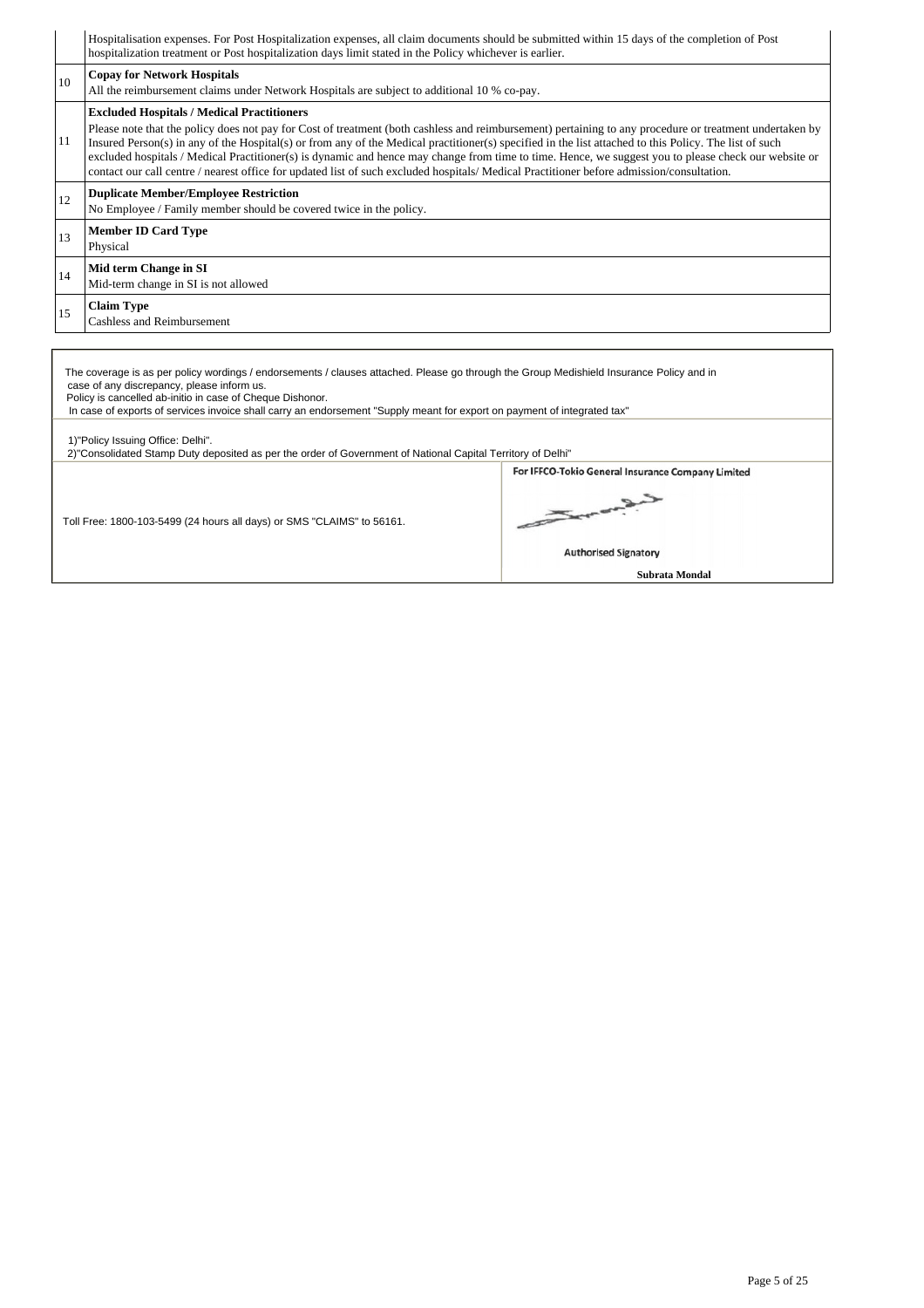# **Contact Details**

# **IFFCO TOKIO General Insurance Company Limited**

| Name of Co-ordinator | V S CH PRAKASH LOKAM     |
|----------------------|--------------------------|
| Contact No           | 9494049670               |
| Email ID             | v.lokam@iffcotokio.co.in |

# **Third Party Administrator : IFFCO Tokio General Insurance**

| Toll Free (24 hours) |  |
|----------------------|--|
| Email ID             |  |
| Address              |  |

# **Details of Intermediary/ Agent**

| Name       | ANGATHA PRASANTH   |
|------------|--------------------|
| Contact No | 8885581555         |
| Email Id   | omchaithu@gmil.com |

# **Settlement Type :** Cash Less

**Health ID Cards :** Non-Photo Id

# **Claim payment to be made to :** Employer

**Industry Type : Finance-Banking**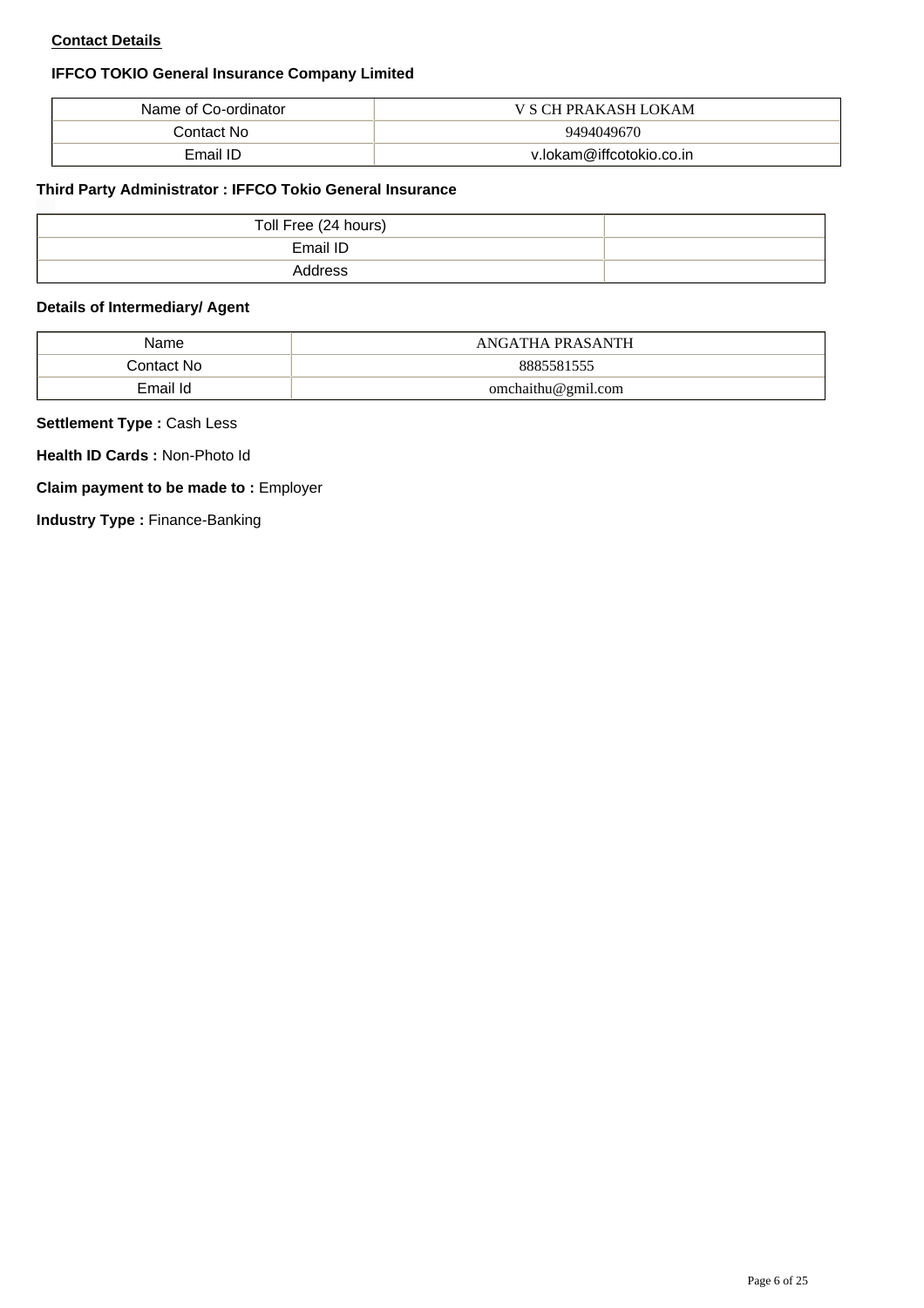## **Group MediShield Policy Wording**

This POLICY is evidence of the contract between YOU and US. The proposal along with any written statement(s), declaration(s) of YOURS for purpose of this POLICY forms part of this contract.

This POLICY witnessed that in consideration of YOUR having paid the premium for the period stated in the schedule or for any further period for which WE may accept the payment for renewal of this policy, WE will insure the Insured Person(s) and accordingly WE will pay to YOU or to insured person(s) or their legal representatives, as the case may be in respect of events occurring during the period of insurance in the manner and to the extent set-forth in the policy including endorsements provided that all the terms, conditions, provisions, and exceptions of this policy in so far as they relate to anything to be done or complied with by YOU and/or Insured Person(s) have been met.

The Schedule shall form part of this POLICY and the term 'POLICY' whenever used shall be read as including the Schedule.

Any word or expression to which a specific meaning has been attached in any part of this POLICY or of Schedule shall bear such meaning whenever it may appear.

The POLICY is based on information which have been given to US about Insured Person(s) pertaining to risk insured under the policy and the truth of this information shall be condition precedent to YOUR or the Insured Person(s) right to recover under this POLICY.

## **DEFINITION OF WORDS**

- 1. **Accident** is a sudden, unforeseen and involuntary event caused by external, visible and violent means.
- 2. **Age:** It means age of the Insured person on last birthday as on date of commencement of the Policy.
- 3. **Any One Illness** It means continuous period of illness including relapse within 45 days from the date of last consultation with the Hospital/Nursing Home where treatment may have been taken.
- 4. **AYUSH Treatment** refers to the hospitalization treatments given under 'Ayurveda, Yoga and Naturopathy, Unani, Siddha and Homeopathy systems..

#### **5. AYUSH Hospital:**

An AYUSH Hospital is a healthcare facility wherein medical/surgical/para-surgical treatment procedures and interventions are carried out by AYUSH Medical Practitioner(s) comprising of any of the following:

- a. Central or State Government AYUSH Hospital or
- b. Teaching hospital attached to AYUSH College recognized by the Central Government/Central Council of Indian Medicine/Central Council for Homeopathy; or
- c. AYUSH Hospital, standalone or co-located with in-patient healthcare facility of any recognized system of medicine, registered with the local authorities, wherever applicable, and is under the supervision of a qualified registered AYUSH Medical Practitioner and must comply with all the following criterion:
	- i. Having at least 5 in-patient beds;
	- ii. Having qualified AYUSH Medical Practitioner in charge round the clock;
	- iii. Having dedicated AYUSH therapy sections as required and/or has equipped operation theatre where surgical procedures are to be carried out;
	- iv. Maintaining daily records of the patients and making them accessible to Our authorized representative.

#### **6. AYUSH Day Care Centre**

AYUSH Day Care Centre means and includes Community Health Centre (CHC), Primary Health Centre (PHC), Dispensary, Clinic, Polyclinic or any such health centre which is registered with the local authorities, wherever applicable and having facilities for carrying out treatment procedures and medical or surgical/para-surgical interventions or both under the supervision of registered AYUSH Medical Practitioner (s) on day care basis without in-patient services and must comply with all the following criterion:

i.Having qualified registered AYUSH Medical Practitioner(s) in charge;

ii.Having dedicated AYUSH therapy sections as required and/or has equipped operation theatre where surgical procedures are to be carried out;

iii. Maintaining daily records of the patients and making them accessible to Our authorized representative.

- 7. **Cashless facility -** It means a facility extended by us to Insured person where the payments, of the costs of treatment undergone by insured person(s) in accordance with the policy terms and conditions, are directly made to the network provider by us to the extent premomon<sub>p</sub>urom<sub>(c)</sub>, moment
- 8. **Condition Precedent** shall mean a policy term or condition upon which the Insurer's liability under the policy is conditional upon.
- 9. **Congenital Anomaly** refers to a condition(s) which is present since birth, and which is abnormal with reference to form, structure or
	- position. a. Internal Congenital Anomaly: Anomaly which is not in the visible and accessible parts of the body
		- b. External Congenital Anomaly: Anomaly which is in the visible and accessible parts of the body.
- 10. Co-payment is a cost-sharing requirement under a health insurance policy that provides that the policyholder/insured will bear a specified percentage of the admissible claims amount. A co-payment does not reduce the su

#### **11. Daycare centre**

It means any institution established for day care treatment of illness and/or injuries or a medical setup with a hospital and which has been registered with the local authorities, wherever applicable, and is under supervision of a registered and qualified medical practitioner AND must comply with all minimum criterion as under:

- i. has qualified nursing staff under its employment;
- ii. has qualified medical practitioner (s) in charge;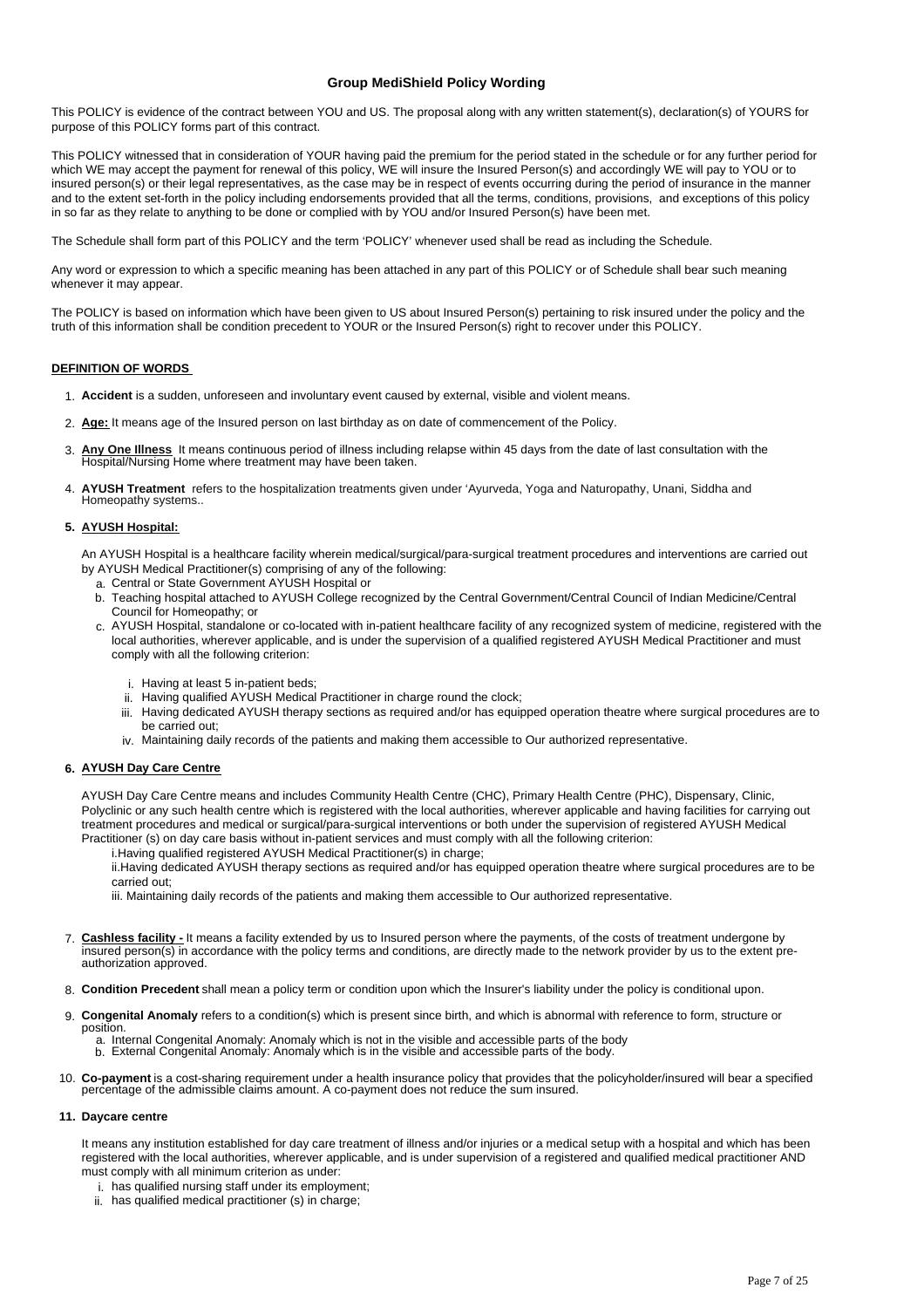- iii. has a fully equipped operation theatre of its own where surgical procedures are carried out
- iv. maintains daily records of patients and shall make these accessible to Our authorized personnel.
- 
- 12. Day Care Treatment means medical treatment, and/or surgical procedure which:<br>1. Is undertaken under General or Local Anesthesia in a hospital/day care centre in less than 24 (twenty-four) hrs. because of technological advancement, and
	- 2. which would have otherwise required a hospitalization of more than 24 (twenty four) hours.

Treatment normally taken on an out-patient basis is not included in the scope of this definition.

- 13. **Dental Treatment** It means a treatment carried out by a dental practitioner including examinations, fillings (where appropriate), crowns, extractions and surgery.
- Disease It means an illness which Medical Practitioner or Surgeon will certify as Insured Person is suffering from and unable to feel as Normal.
- 15. **Domiciliary Hospitalisation**It means medical treatment for an illness/disease/injury which in the normal course would require care and treatment at a hospital but is actually taken while confined at home under any of the following circumstances.
	- a. the condition of the patient is such that he/she is not in a condition to be removed to a hospital or
	- b. the patient takes treatment at home on account of non-availability of room in a hospital.
- 16. **Emergency Care** It means management for an illness or injury which results in symptoms which occur suddenly and unexpectedly, and requires immediate care by a medical practitioner to prevent death or serious long term impairment of the insured person's health.
- 17. **Grace Period -** It means the specified period of time immediately following the premium due date during which a payment can be made to renew or continue the policy in force without loss of continuity benefits such as waiting periods and coverage of pre-existing diseases. Coverage is not available for the period for which no premium is received.

#### **18. Hospital/Nursing Home**

It means any institution established for in-patient care and day care treatment of illness and/or injuries and which has been registered as a hospital with the local authorities under the Clinical Establishments (Registration and Regulation) Act, 2010 or under the enactments specified under Schedule of Section 56(1) of the said Act, OR complies with all minimum criteria as under:

- i. has qualified nursing staff under its employment round the clock;
- ii. has at least ten inpatient beds, in those towns having a population of less than ten lakhs and fifteen inpatient beds in all other places;
- iii. has qualified medical practitioner (s) in charge round the clock;
- iv. has a fully equipped operation theatre of its own where surgical procedures are carried out
- v. maintains daily records of patients and shall make these accessible to Our authorized personnel.

\*Following are the enactments specified under the Schedule of section 56 of clinical Establishments (Registration and Regulation) Act, 2010 as of October 2013or any amendments thereof.

- 1. The Andhra Pradesh Private Medical Care Establishments (Registration andRegulation) Act, 2002.
- 2. The Bombay Nursing Homes Registration Act, 1949.
- 3. The Delhi Nursing Homes Registration Act, 1953.
- 4. The Madhya Pradesh Upcharya Griha Tatha Rujopchar Sanbabdu Sthapamaue (Ragistrikaran Tatha Anugyapan) Adhiniyam, 1973.
- 5. The Manipur Homes and Clinics Registration Act, 1992.
- 6. The Nagaland Health Care Establishments Act, 1997.
- 7. The Orissa Clinical Establishments (Control and Regulation) Act, 1990.
- 8. The Punjab State Nursing Home Registration Act, 1991.
- 9. The West Bengal Clinical Establishments Act, 1950.

Note: Any make-shift or temporary hospital permitted temporarily by Central/ State Government and allowed by the IRDAI under specific situations shall also be regarded as a hospital.

19. **Hospitalisation**It means admission in a Hospital for a minimum period of 24 (Twenty-four) consecutive "In-patient Care" hours except for specified procedures/ treatments, where such admission could be for a period of less than 24 (Twenty-four) consecutive hours.

#### **20. Illness**

It means a sickness or a disease or pathological condition leading to the impairment of normal physiological function and requires medical treatment.

- i. Acute Condition means a disease, illness or injury that is likely to response quickly to treatment which aims to return the person to his or her state of health immediately before suffering the disease/ illness/ injury which leads to full recovery.
- ii. Chronic Condition means a disease, illness, or injury that has one or more of the following characteristics
	- a. it needs ongoing or long-term monitoring through consultations, examinations, check-ups, and / or tests
	- b. it needs ongoing or long-term control or relief of symptoms
	- c. it requires rehabilitation for the patient or for the patient to be special trained to cope with it
	- d. it continues indefinitely
	- e. it recurs or is likely to recur
- 21. **Injury**It shall mean accidental physical bodily harm excluding illness or disease solely and directly caused by external, violent, visible and evident means which is verified and certified by a Medical Practitioner.
- 22. **Inpatient Care** It means treatment for which the insured person has to stay in a hospital for more than 24 (twenty-four) hours for a covered event.
- 23. **Insured Person:**The person named as Insured person(s) in the Schedule lodged with US by YOU.
- 24. **Intensive Care Unit** means an identified section, ward or wing of a hospital which is under the constant supervision of a dedicated medical practitioner(s), and which is specially equipped for the continuous monitoring and treatment of patients who are in a critical condition, or<br>require life support facilities and where the level of care and supervision is co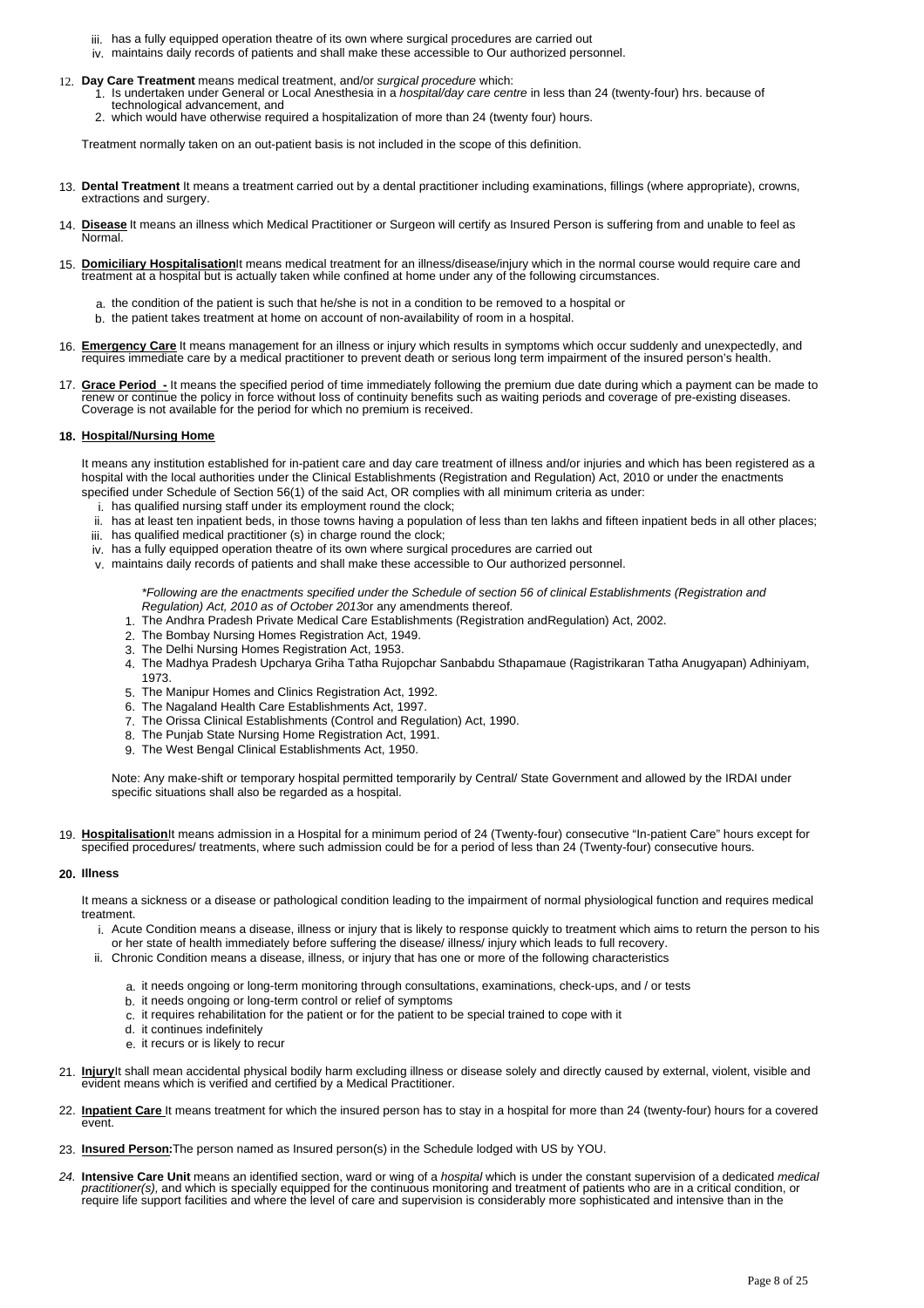ordinary and other wards.

- 25. **Intensive Care Unit (ICU)** Charges means the amount charged by a Hospital towards ICU expenses which shall include the expenses for ICU bed, general medical support services provided to any ICU patient including monitoring devices, critical care nursing and intensivist charges
- 26. **Medical Advice -** It means any consultation or advice from a Medical Practitioner including the issuance of any prescription or follow-up prescription.
- 27. **Medical Expenses -** It means those expenses that an Insured Person has/you have necessarily and actually incurred for medical treatment on account of Illness or Accident on the advice of a Medical Practitioner, as long as these are no more than would have been<br>payable if the Insured Person had not been insured and no more than other hospitals or for the same medical treatment.
- 28. **Medically Necessary Treatment–** Medically necessary treatment is defined as any treatment, tests, medication, or stay in hospital or part of a stay in *hospital* which
	- a. is required for the medical management of the illness or injury suffered by the insured;
		- b. must not exceed the level of care necessary to provide safe, adequate and appropriate medical care in scope, duration, or intensity;<br>c. must have been prescribed by a *medical practitioner,*
	-
	- d. Must conform to the professional standards widely accepted in international medical practice or by the medical community in India.

## **29. Medical Practitioner**

It is a person who holds a valid registration from the Medical Council of any State or Medical Council of India or Council for Indian Medicine or for Homeopathy set up by the Government of India or a State Government and is thereby entitled to practice medicine within its jurisdiction; and is acting within the scope and jurisdiction of license.

#### **30. Maternity Expenses**

Maternity expenses means;

- 1. medical treatment expenses traceable to childbirth (including complicated deliveries and caesarean sections incurred during hospitalization);
- 2. expenses towards lawful medical termination of pregnancy during the policy period.
- 31. **Network Provider** Network Provider means hospitals or health care providers enlisted by an insurer, TPA or jointly by an Insurer and TPA to provide medical services to an insured by a cashless facility.

(The list of network hospitals is dynamic and hence may change from time to time. We suggest you to please check our website www.iffcotokio.co.in or contact our call centre/ nearest office for updated list of such hospitals before admission.)

- 32. **New Born Baby** means baby born during the Policy Period and is aged upto 90 days.
- 33. **Non- Network Provider -** Non-Network means any hospital, day care centre or other provider that is not part of the network.
- 34. **Notification of Claim** is the process of intimating a claim to Us or our TPA through any of the recognized modes of communication
- 35. **Out-Patient (OPD) treatment** means treatment in which the Insured visits a clinic / hospital or associated facility like a consultation room for diagnosis and treatment based on the advice of a Medical Practitioner. The Insured is not admitted as a day care or in-patient.
- 36. **Policy** It means the policy booklet, the Schedule and any applicable endorsement or or extensions attaching to or forming part thereof. The policy contains details of the extent of cover available to Insured person (s), what is excluded from the cover and the conditions on which the policy is issued.
- 37. **Policy Period/ Period of Insurance -**It means the duration of this policy as shown in the Schedule.
- 38. **Portability -**It means the right accorded to an individual health insurance policy holder (including all members under family cover), to transfer the credit gained for pre-existing conditions and time bound exclusions, from one insurer to another insurer.
- 39. **Policy Schedule** It means latest Schedule issued by US as part of the policy. It provides details of the policy of Insured person(s) which are in force and the level of cover Insured Person(s) have.

#### **40. Post Hospitalisation**

It means Medical Expenses incurred during predefined number of days immediately after the insured person is discharged from the hospital, provided that:

- a. such Medical Expenses are incurred for the same condition for which the Insured Person's Hospitalization was required, and
- b. the In-patient Hospitalization claim for such Hospitalization is admissible by the insurance company.

Maximum Limit for Post Hospitalisation Medical Benefit: 60 days.

## **41. Pre-existing Disease**

It means any condition, ailment, injury or disease

- a. That is/are diagnosed by a physician within 48 months prior to the effective date of the policy issued by the insurer or its reinstatement or
- b. For which medical advice or treatment was recommended by, or received from, a physician within 48 months prior to the effective date of the policy issued by the insurer or its reinstatement.

## **42. Pre-Hospitalisation**

- It means Medical Expenses incurred during pre-defined number of days preceding the hospitalization of the Insured Person, provided that:
	- 1. Such Medical Expenses are incurred for the same condition for which the Insured Person's Hospitalization was required, and 2. The In-patient Hospitalization claim for such Hospitalization is admissible by the Insurance Company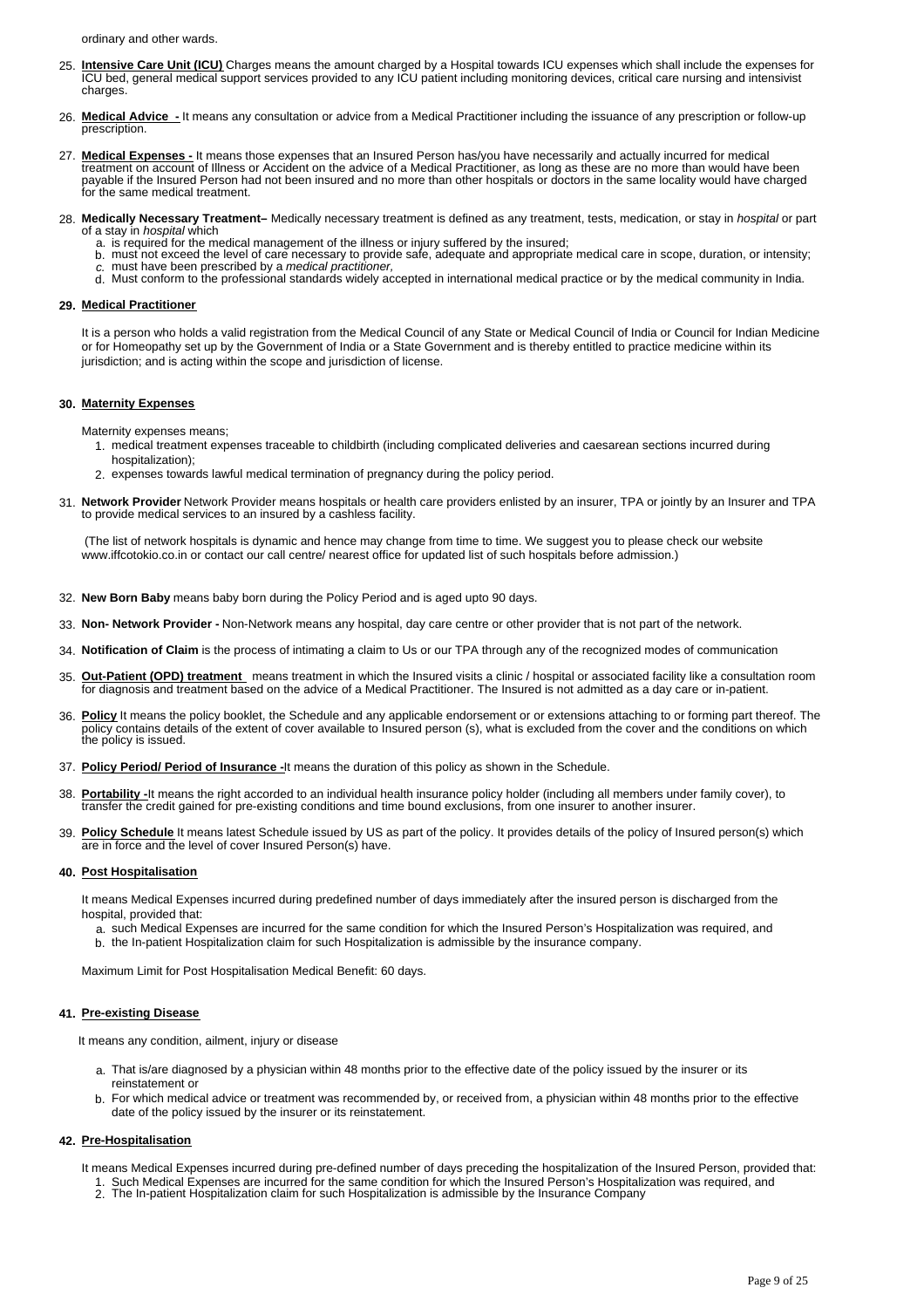Maximum Limit for Pre-Hospitalisation Medical Benefit: 30 days.

- 43. **Proposal** It means any signed proposal by filing up the questionnaires and declarations, written statements and any information in addition thereto supplied to US by YOU.
- 44. **Qualified Nurse** It means a person who holds a valid registration from the Nursing Council of India or the Nursing Council of any state in India.
- 45. Reasonable and Customary Charges means the charges for services or supplies, which are the standard charges for the specific<br>provider and consistent with the prevailing charges in the geographical area for identical or
- 46. **Sum Insured** It means the monetary amount shown against Insured Person.
- 47. **Surgery or Surgical Procedure** It means manual and / or operative procedure(s) required for treatment of an illness or injury, correction of deformities and defects, diagnosis and cure of diseases, relief of suffering or prolongation of life, performed in a hospital or day care centre by a medical practitioner
- 48. **Third Party Administrator (TPA)** means a Company registered with the Authority, and engaged by an insurer, for a fee or by whatever name called and as may be mentioned in the health services agreement, for providing health services.

## **49. Waiting Period**

It means a period from the inception of this Policy during which specified diseases/treatments are not covered. On completion of the period, diseases/treatments shall be covered provided the Policy has been continuously renewed without any break.

## **50. WE/OUR/US** It means **IFFCO-TOKIO GENERAL INSURANCE COMPANY LIMITED.**

51. **YOU/YOUR** It means the person(s)/the company/the entity named as Insured in the Schedule

## **COVERAGE**

| <b>WHAT IS COVERED</b>                                                        | <b>WHAT IS NOT COVERED</b>                                                                                        |
|-------------------------------------------------------------------------------|-------------------------------------------------------------------------------------------------------------------|
| If the Insured Person sustains injury or contracts any                        | WE will not pay for                                                                                               |
| disease and upon advice of Medical Practitioner, he/she                       |                                                                                                                   |
| has to incur Hospitalisation Expenses, then WE will pay                       | 1. Pre-Existing Diseases(Code-Excl01)                                                                             |
| reasonable and customary charges of the following                             |                                                                                                                   |
| Hospitalisation expenses:                                                     | a. Expenses related to the treatment of a pre-existing                                                            |
|                                                                               | Disease (PED) and its direct complications shall be                                                               |
| 1. Room, Boarding Expenses as provided by the                                 | excluded until the expiry of 48 months of continuous                                                              |
| Hospital/Nursing Home.                                                        | coverage after the date of inception of the first policy with                                                     |
| 2. Nursing Expense.                                                           | us.                                                                                                               |
| 3. Surgeon, Anesthetist, Medical Practitioner,                                | b. In case of enhancement of sum insured the exclusion                                                            |
| Consultants, Specialist Fees (including                                       | shall apply afresh to the extent of sum insured increase.                                                         |
| consultation through telemedicine as per                                      | c. If the Insured Person is continuously covered without any                                                      |
| prevailing Telemedicine Practice Guideline)                                   | break as defined under the portability norms of the extant                                                        |
| whether paid directly to the treating doctor /<br>surgeon or to the hospital. | IRDAI (Health Insurance) Regulations, then waiting period<br>for the same would be reduced to the extent of prior |
| 4. Expense on Anesthesia, Blood, Oxygen,                                      | coverage.                                                                                                         |
| Operation Theatre charges, Surgical Appliances,                               | d. Coverage under the policy after the expiry of 48 months                                                        |
| Medicines and Drugs, Diagnostic Materials,                                    | for any pre-existing disease is subject to the same being                                                         |
| diagnostic imaging modalities, Dialysis,                                      | declared at the time of application and accepted by us.                                                           |
| Chemotherapy, Radiotherapy, Cost of pacemaker,                                |                                                                                                                   |
| Artificial Limbs, Cost of organs and similar                                  | 2. First Thirty Days Waiting Period (Code-Excl03)                                                                 |
| expenses.                                                                     | a. Expenses related to the treatment of any illness within 30                                                     |
| 5. AYUSH hospitalization expenses including pre-                              | days from the first policy commencement date shall be                                                             |
| hospitalization and post hospitalization expenses                             | excluded except claims arising due to an accident,                                                                |
| upto the limit of the Sum Insured of the insured                              | provided the same are covered.                                                                                    |
| person per policy period.                                                     | b. This exclusion shall not, however, apply if the Insured                                                        |
| 6. WE will also pay for those of above relevant                               | Person has Continuous Coverage for more than twelve                                                               |
| expenses in Domiciliary Hospitalisation at                                    | months.                                                                                                           |
| reasonable and customary level charges.                                       | c. The within referred waiting period is made applicable to                                                       |
|                                                                               | the enhanced sum insured in the event of granting higher                                                          |
| Note: The expenses that are not covered in this policy                        | sum insured subsequently.                                                                                         |
| are placed under List-I of Annexure-A. The list of                            |                                                                                                                   |
| expenses that are to be subsumed into room charges,                           | 3. The exclusion no. 2, mentioned in 'What is not covered' shall                                                  |
| or procedure charges or costs of treatment are placed                         | not however apply if in the opinion of Panel of Medical                                                           |
| under List-II, List-III and List-IV of Annexure-A                             | Practitioners constituted by Us, the Insured Person could not                                                     |
| respectively.                                                                 | have known of the existence of the Disease or any symptoms                                                        |
|                                                                               | or complaints thereof at the time of making the proposal for                                                      |
|                                                                               | Insurance to Us.                                                                                                  |
|                                                                               | 4. Specific Waiting Period: (Code-Excl02)                                                                         |
|                                                                               | a. Expenses related to the treatment of the following listed                                                      |
|                                                                               | conditions, surgeries/treatments shall be excluded until                                                          |
|                                                                               | the expiry of 12 months of continuous coverage, as may                                                            |
|                                                                               | be the case after the date of inception of the first policy                                                       |
|                                                                               | with Us. This exclusion shall not be applicable for claims                                                        |
|                                                                               | arising due to an accident.                                                                                       |
|                                                                               | b. In case of enhancement of sum insured the exclusion                                                            |
|                                                                               | shall apply afresh to the extent of sum insured increase.                                                         |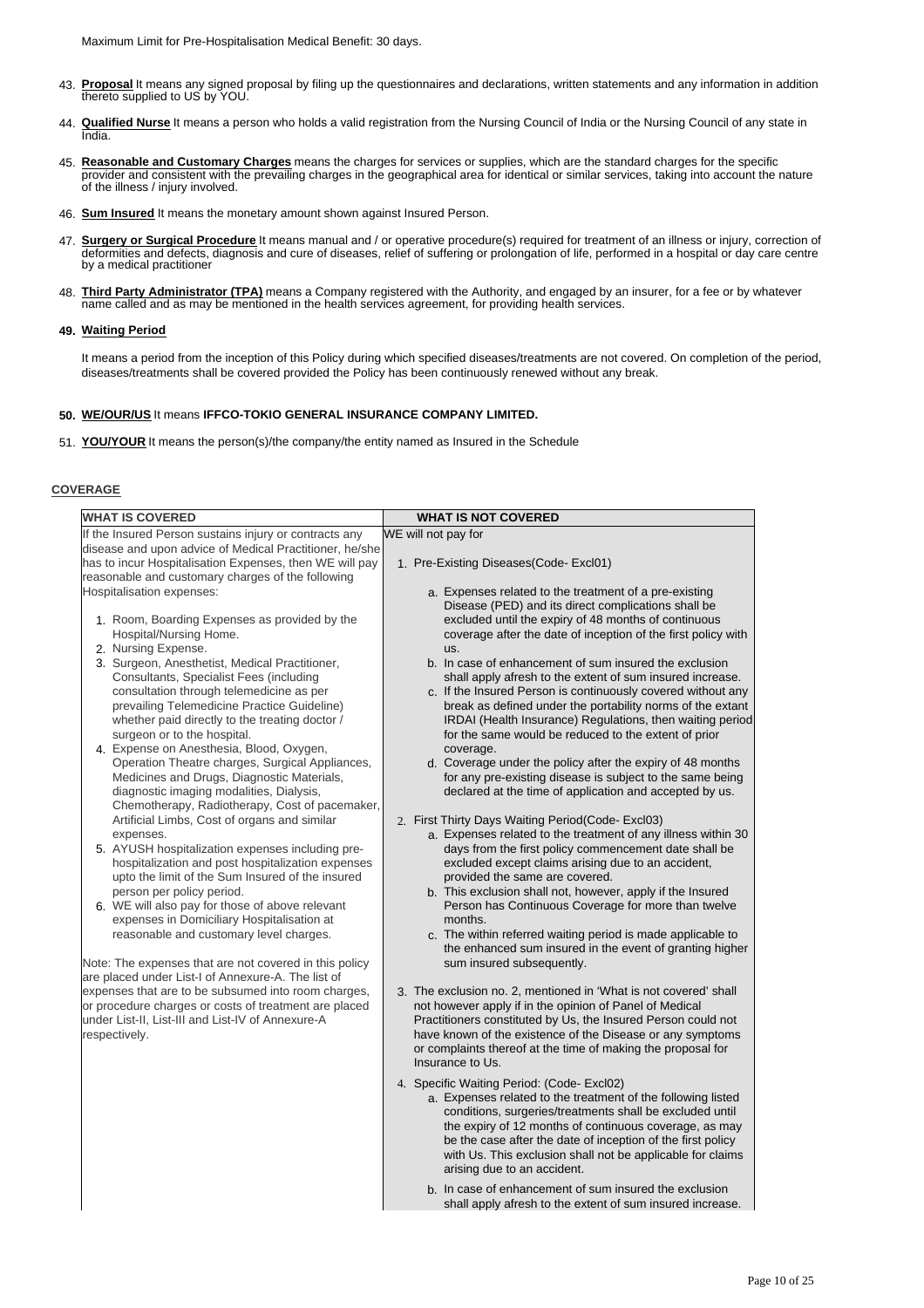| c. If any of the specified disease/procedure falls under the<br>waiting period specified for pre-existing diseases, then the<br>longer of the two waiting periods shall apply.                                                                                                                                                                                                                                                                                                            |
|-------------------------------------------------------------------------------------------------------------------------------------------------------------------------------------------------------------------------------------------------------------------------------------------------------------------------------------------------------------------------------------------------------------------------------------------------------------------------------------------|
| d. The waiting period for listed conditions shall apply even if<br>contracted after the policy or declared and accepted<br>without a specific exclusion.                                                                                                                                                                                                                                                                                                                                  |
| e. If the Insured Person is continuously covered without any<br>break as defined under the applicable norms on portability<br>stipulated by IRDAI, then waiting period for the same<br>would be reduced to the extent of prior coverage.                                                                                                                                                                                                                                                  |
| f. List of specific diseases/procedures                                                                                                                                                                                                                                                                                                                                                                                                                                                   |
| i. 12 Months waiting period<br>a. Cataract, Benign Prostatic Hyperthropy,<br>Hysterectomy for Meaorrahagia or Fibromyoma<br>b. Hernia, Hydrocele, Congenital Internal Disease.<br>c. Fistula in anus, Piles, Sinusitis and related<br>disorders.                                                                                                                                                                                                                                          |
| 5. If the above-mentioned diseases (The exclusion no. 4,<br>mentioned in 'What is not covered') are pre-existing at the<br>time of proposal, they will not be covered even during<br>subsequent period of renewal too.                                                                                                                                                                                                                                                                    |
| 6. War (whether declared or not) and war like occurrence or<br>invasion, acts of foreign enemies, hostilities, civil war, rebellion,<br>revolutions, insurrections, mutiny, military or usurped power,<br>seizure, capture, arrest, restraints and detainment of all kinds.                                                                                                                                                                                                               |
| 7. Circumcision except for disease not excluded here or Injury,<br>Vaccination or Inoculation or change of life.                                                                                                                                                                                                                                                                                                                                                                          |
| 8. Cosmetic or plastic Surgery: Code- Excl08                                                                                                                                                                                                                                                                                                                                                                                                                                              |
| Expenses for cosmetic or plastic surgery or any treatment to<br>change appearance unless for reconstruction following an<br>Accident, Burn(s) or Cancer or as part of medically necessary<br>treatment to remove a direct and immediate health risk to the<br>insured. For this to be considered a medical necessity, it must<br>be certified by the attending Medical Practitioner.<br>9. Cost of Spectacles and contact lens, hearing aids.                                             |
| 10. Dental treatment or Surgery of any Kind unless requiring<br>hospitalisation.                                                                                                                                                                                                                                                                                                                                                                                                          |
| 11. Rest Cure, rehabilitation and respite care- Code- Excl05                                                                                                                                                                                                                                                                                                                                                                                                                              |
| Expenses related to any admission primarily for enforced bed<br>rest and not for receiving treatment. This also includes:<br>a. Custodial care either at home or in a nursing facility for<br>personal care such as help with activities of daily living<br>such as bathing, dressing, moving around either by skilled<br>nurses or assistant or non-skilled persons.<br>b. Any services for people who are terminally ill to address<br>physical, social, emotional and spiritual needs. |
| 12. Treatment for, Alcoholism, drug or substance abuse or any<br>addictive condition and consequences thereof. Code- Excl12.                                                                                                                                                                                                                                                                                                                                                              |
| 13. Treatment of external congenital Disease or defects or<br>anomalies, venereal Disease or intentional self-Injury                                                                                                                                                                                                                                                                                                                                                                      |
| 14. Investigation & Evaluation(Code-Excl04)<br>a. Expenses related to any admission primarily for<br>diagnostics and evaluation purposes.<br>b. Any diagnostic expenses which are not related or not<br>incidental to the current diagnosis and treatment.                                                                                                                                                                                                                                |
| 15. Maternity Expenses (Code - Excl 18):                                                                                                                                                                                                                                                                                                                                                                                                                                                  |
| a. Medical treatment expenses traceable to childbirth<br>(including complicated deliveries and caesarean sections<br>incurred during hospitalization) except ectopic pregnancy;<br>b. expenses towards miscarriage (unless due to an<br>accident) and lawful medical termination of pregnancy<br>during the policy period.                                                                                                                                                                |
| (This exclusion will stand deleted where policy is extended to<br>cover Maternity Benefits)<br>16. Sterility and Infertility: (Code- Excl17) Expenses related to<br>sterility and infertility. This includes:                                                                                                                                                                                                                                                                             |
|                                                                                                                                                                                                                                                                                                                                                                                                                                                                                           |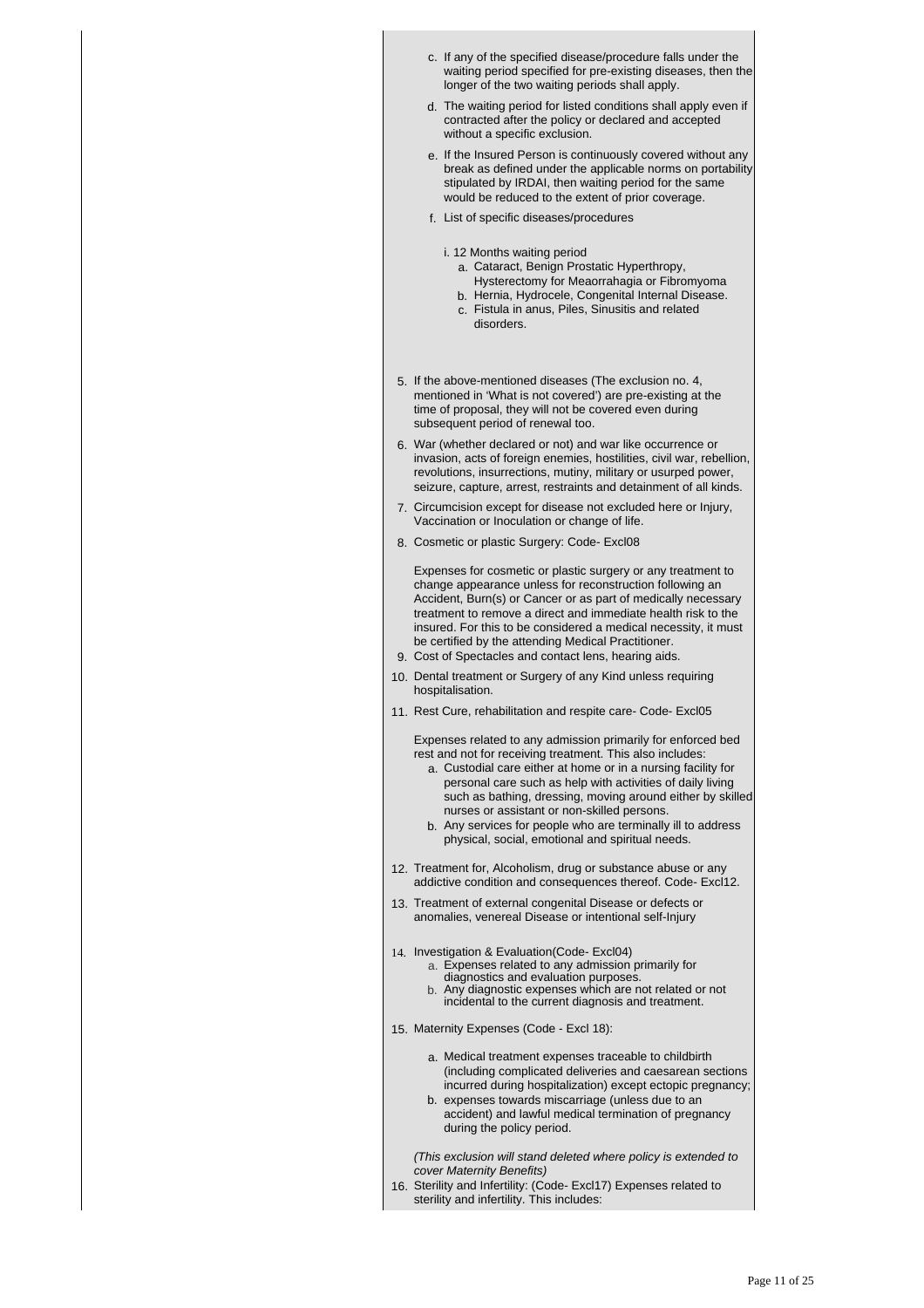a. Any type of contraception, sterilization b. Assisted Reproduction services including artificial insemination and advanced reproductive technologies such as IVF, ZIFT, GIFT, ICSI c. Gestational Surrogacy d. Reversal of sterilization 17. Nuclear attack or weapons, contributed to, caused by, resulting from or from any other cause or event contributing concurrently or in any other sequence to the loss, claim or expense. For the purpose of this exclusion: a. Nuclear attack or weapons means the use of any nuclear weapon or device or waste or combustion of nuclear fuel or the emission, discharge, dispersal, release or escape of fissile/ fusion material emitting a level of radioactivity capable of causing any Illness, incapacitating disablement or death. 18. Any Expenses on treatment of Insured person as outpatient in the Hospital. 19. Treatments received in health hydros, nature cure clinics, spas or similar establishments or private beds registered as a nursing home attached to such establishments or where admission is arranged wholly or partly for domestic reasons. Code- Excl13 20. Dietary supplements and substances that can be purchased without prescription, including but not limited to Vitamins, minerals and organic substances unless prescribed by a medical practitioner as part of hospitalization claim or day care procedure. Code- Excl14 21. Any Expenses under Domiciliary Hospitalisation for Treatment of following diseases: a. Asthma b. Bronchitis c. Chronic Nephritis and Nephritic Syndrome d. Diarrhoea and all type of Dysenteries including Gastroenteritis e. Diabetes Mellitus and Insipidus f. Epilepsy g. Hypertension h. Influenza, Cough and Cold i. Pyrexia of unknown Origin for less than 20 days j. Tonsillitis and Upper Respiratory Tract infection including Laryngitis and Pharingitis k. Arthritis, Gout and Rheumatism l. Dental Treatment or Surgery 22. Obesity/ Weight Control: Code- Excl06 Expenses related to the surgical treatment of obesity that does not fulfil all the below conditions: 1. Surgery to be conducted is upon the advice of the Doctor 2. The surgery/Procedure conducted should be supported by clinical protocols 3. The member has to be 18 years of age or older and 4. Body Mass Index (BMI); a. greater than or equal to 40 or b. greater than or equal to 35 in conjunction with any of the following severe co-morbidities following failure of less invasive methods of weight loss: i. Obesity-related cardiomyopathy ii. Coronary heart disease iii. Severe Sleep Apnea iv. Uncontrolled Type2 Diabetes 23. Change-of-Gender treatments: Code- Excl07 Expenses related to any treatment, including surgical management, to change characteristics of the body to those of the opposite sex. 24. Hazardous or Adventure sports: Code- Excl09 Expenses related to any treatment necessitated due to participation as a professional in hazardous or adventure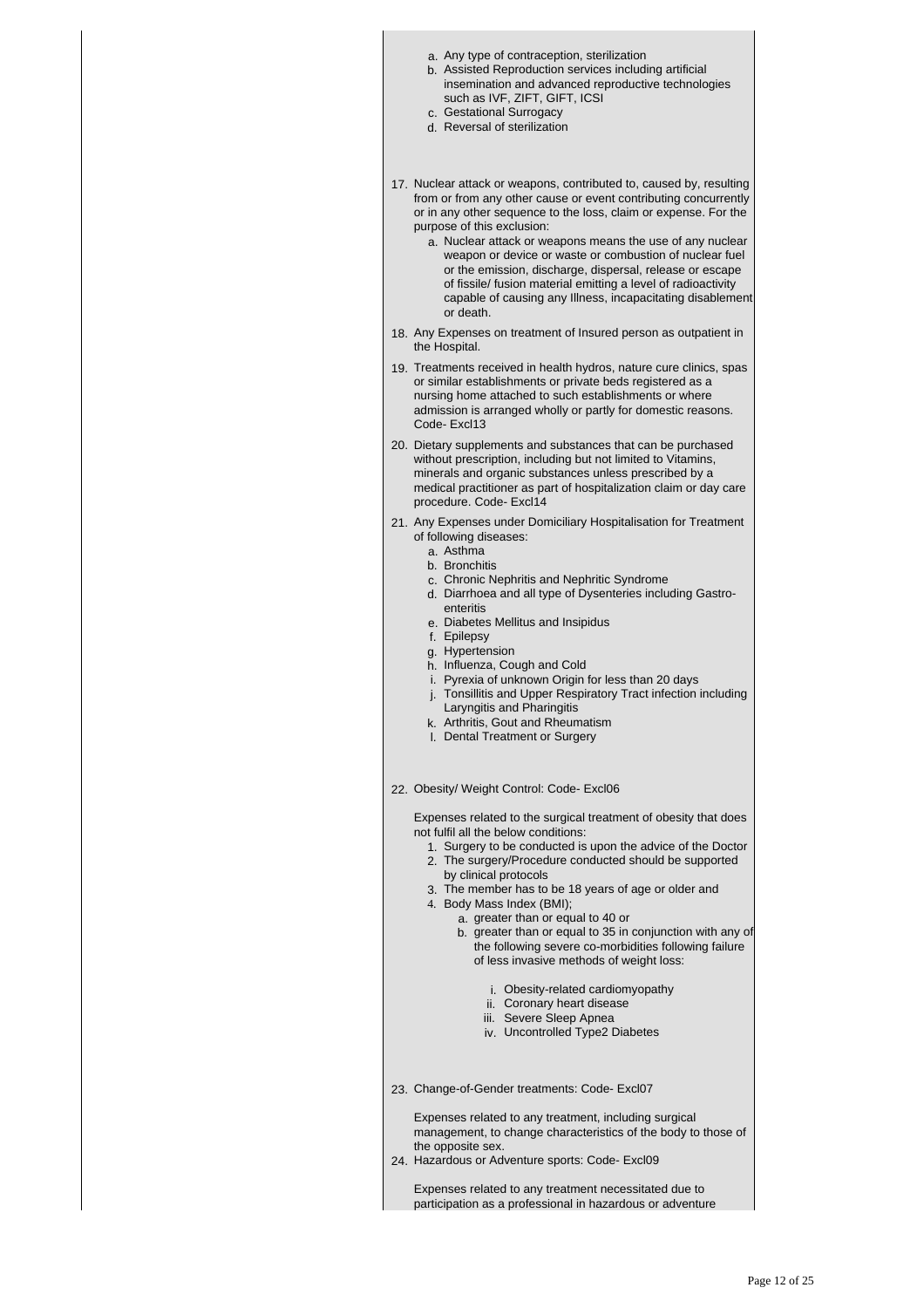| sports, including but not limited to, para-jumping, rock climbing,<br>mountaineering, rafting, motor racing, horse racing or scuba<br>diving, hand gliding, sky diving, deep-sea diving.                                                                                                                                                                                                                                                                                                                                                                                                                                                                                                                                                                                                                                               |
|----------------------------------------------------------------------------------------------------------------------------------------------------------------------------------------------------------------------------------------------------------------------------------------------------------------------------------------------------------------------------------------------------------------------------------------------------------------------------------------------------------------------------------------------------------------------------------------------------------------------------------------------------------------------------------------------------------------------------------------------------------------------------------------------------------------------------------------|
| 25. Breach of law: Code-Excl10                                                                                                                                                                                                                                                                                                                                                                                                                                                                                                                                                                                                                                                                                                                                                                                                         |
| Expenses for treatment directly arising from or consequent<br>upon any Insured Person committing or attempting to commit a<br>breach of law with criminal intent.<br>26. Excluded Providers: Code-Excl11                                                                                                                                                                                                                                                                                                                                                                                                                                                                                                                                                                                                                               |
| Expenses incurred towards treatment in any hospital or by any<br>Medical Practitioner or any other provider specifically excluded<br>by Us and disclosed in Our website / notified to the<br>policyholders are not admissible. However, in case of life<br>threatening situations or following an accident, expenses up to<br>the stage of stabilization are payable but not the complete<br>claim.<br>(Note: The list of such excluded provider(s) is dynamic and<br>hence may change from time to time. Hence we suggest you to<br>please check our website or contact our call centre/nearest<br>office for updated list of such excluded hospitals before<br>admission.)<br>27. Refractive Error: Code-Excl15:<br>Expenses related to the treatment for correction of eye sight<br>due to refractive error less than 7.5 dioptres. |
| 28. Unproven Treatments: Code- Excl16                                                                                                                                                                                                                                                                                                                                                                                                                                                                                                                                                                                                                                                                                                                                                                                                  |
| Expenses related to any unproven treatment, services and<br>supplies for or in connection with any treatment. Unproven<br>treatments are treatments, procedures or supplies that lack<br>significant medical documentation to support their<br>effectiveness.                                                                                                                                                                                                                                                                                                                                                                                                                                                                                                                                                                          |

#### **Additional Benefits**

1. MODERN TREATMENT METHODS AND ADVANCEMENT IN TECHNOLOGIES:

The following procedures will be covered (wherever medically indicated) either as in patient or as part of Domiciliary Hospitalization or as part of day care treatment in a hospital upto 50% of Sum Insured, during the policy period:

- A. Uterine Artery Embolization and HIFU (High intensity focused ultrasound)
- B. Balloon Sinuplasty
- C. Deep Brain stimulation
- D. Oral chemotherapy
- E. Immunotherapy- Monoclonal Antibody to be given as injection
- F. Intra vitreal injections
- G. Robotic surgeries
- H. Stereotactic radio surgeries
- I. Bronchial Thermoplasty
- J. Vaporisation of the prostrate (Green laser treatment or holmium laser treatment)
- K. IONM (Intra Operative Neuro Monitoring)
- L. Stem cell therapy: Hematopoietic stem cells for bone marrow transplant for haematological conditions to be covered.
- 2. DAY CARE TREATMENT:) Day care medical treatments listed in Annexure "List of Day Care Procedures" of the policy document, will be payable even if the duration of hospitalization is less than 24 (Twenty-four) hours.

(Note: The list of such treatments is dynamic and hence may change from time to time. Hence we suggest you to please check our website/ contact our nearest office for updated list of such treatments.)

#### **CLAIM PROCEDURE AND REQUIREMENTS**

1. An event, which might become a claim under the policy, must be reported to US as soon as possible, but not later than 7 days from the date of Hospitalisation. A written statement of the claim will be required and a claim form will be provided and the claim must be filed within 30 days from the date of discharge from the Hospital except for in extreme cases of hardship where it is proved to our satisfaction that under the circumstances, in which YOU, the Insured Person or his/her personal representative were placed, it was not possible for any one of YOU to give notice or file claim within the prescribed time limit.

The Insured Person must give all bills, receipts, certificates, information and evidences from a Medical Attendant or otherwise required by US in the manner and form as WE may prescribe. In such claims our representative shall be allowed to carry out examination and obtain information in case of alleged injury or disease requiring Hospitalisation if and when WE may reasonably require.

2. No sum payable under this policy shall carry any interest/ penalty except for 'provision for penal interest' as described below.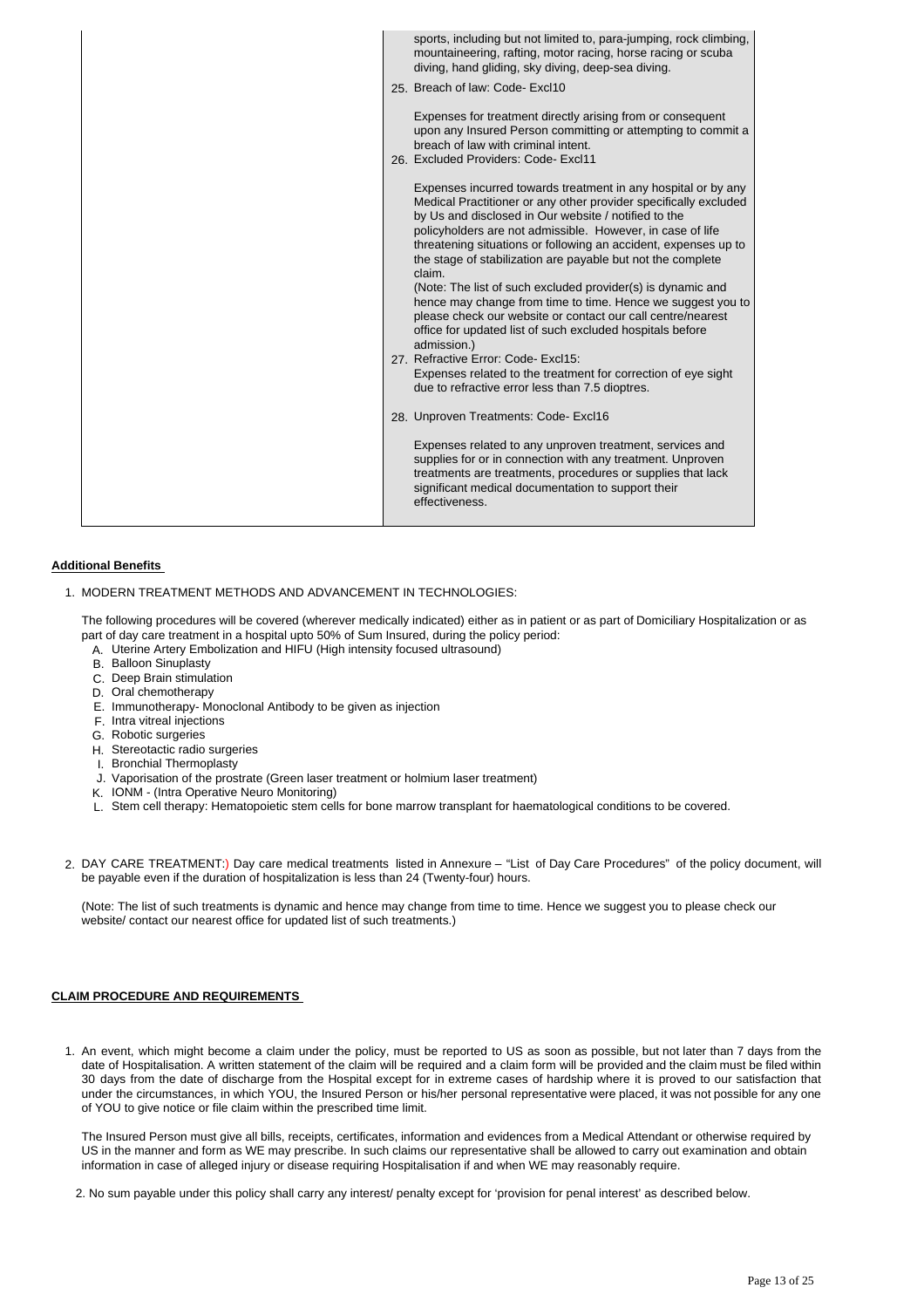#### 3. Claim Settlement (provision for Penal Interest)

- i. We shall settle or reject a claim, as the case may be, within 30 days from the date of receipt of last necessary document.
- ii. ln the case of delay in the payment of a claim, We shall be liable to pay interest to You/the policyholder from the date of receipt of last necessary document to the date of payment of claim at a rate 2% above the bank rate\*\*
- iii. However, where the circumstances of a claim warrant an investigation in Our opinion, We shall initiate and complete such investigation at the earliest, in any case not later than 30 days from the date of receipt of last necessary document- ln such cases, We shall settle or reject the claim within 45 days from the date of receipt of last necessary document.
- iv. ln case of delay beyond stipulated 45 days, the Company shall be liable to pay interest to the policyholder at a rate 2% above the bank rate\*\* from the date of receipt of last necessary document to the date of payment of claim.

\*\*"Bank rate" shall mean the rate fixed by the Reserve Bank of India (RBI) at the beginning of the financial year in which claim **has fallen due)**

Note : This Clause shall always correspond with the amendment(s), if any, to the relevant provisions of Protection of **Policyholder's interests Regulations, 2017.**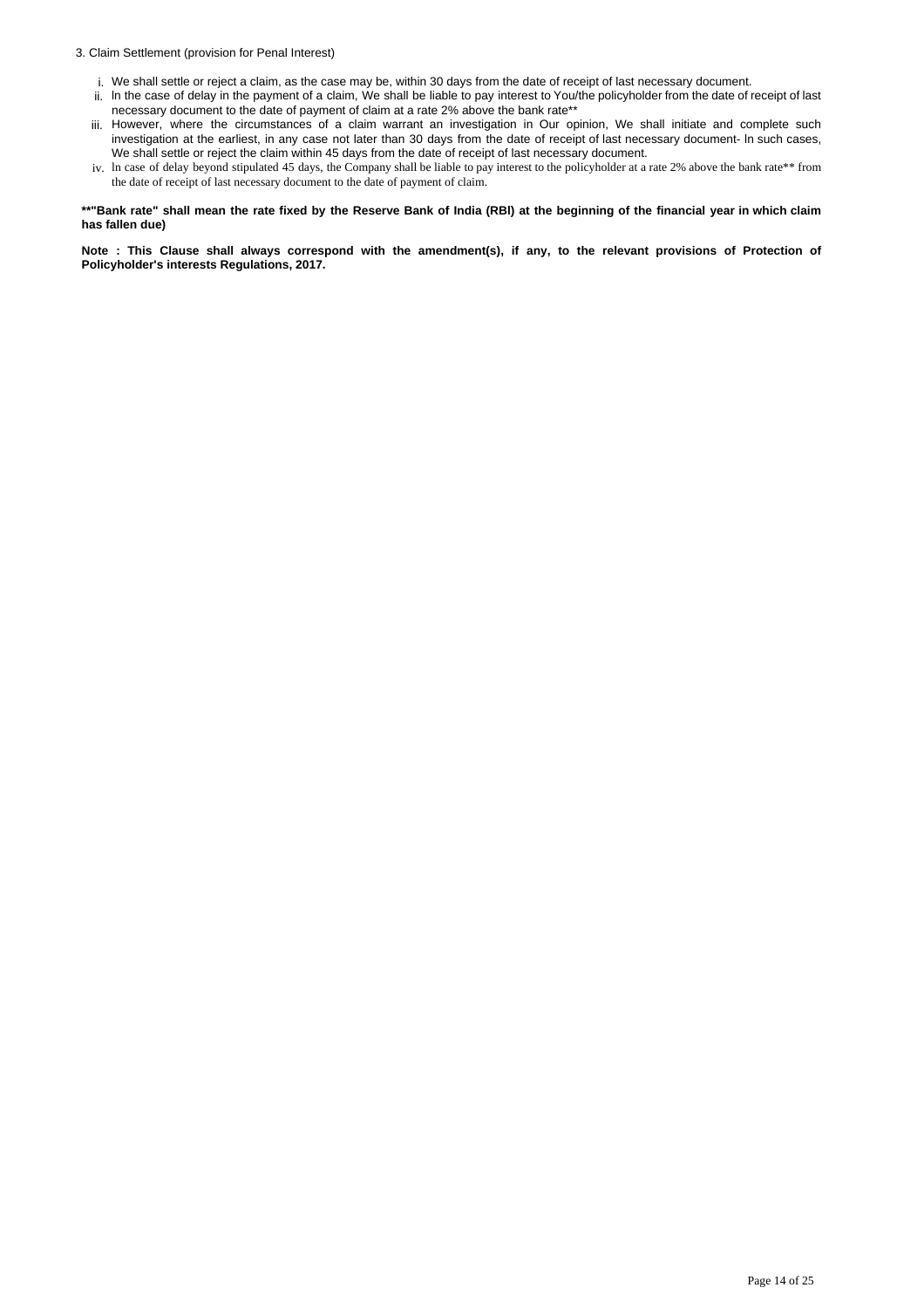#### **General Conditions**

#### 1. **Multiple Policies**

- i. ln case of multiple policies taken by You/ insured person during a period from one or more insurers to indemnify treatment costs, the insured person shall have the right to require a settlement of his/her claim in terms of any of his/her policies. ln all such cases the insurer chosen by the insured person shall be obliged to settle the claim as long as the claim is within the limits of and according to the terms of the chosen policy.
- You/Insured person having multiple policies shall also have the right to prefer claims under this policy for the amounts disallowed under any other policy / policies even if the sum insured is not exhausted. Then the insurer shall independently settle the claim subject to the terms and conditions of this policy.
- If the amount to be claimed exceeds the sum insured under a single policy, the insured person shall have the right to choose insurer from whom he/she wants to claim the balance amount.
- iv. Where You/Insured person has policies from more than one insurer to cover the same risk on indemnity basis, You/the insured person shall only be indemnified the treatment costs in accordance with the terms and conditions of the chosen policy.

## 2. **Fraud**

lf any claim made by the insured person, is in any respect fraudulent, or if any false statement, or declaration is made or used in support thereof, or if any fraudulent means or devices are used by the insured person or anyone acting on his/her behalf to obtain any benefit under this policy, all benefits under this policy and the premium paid shall be forfeited.

Any amount already paid against claims made under this policy but which are found fraudulent later shall be repaid by all recipient(s)/policyholder(s), who has made that particular claim, who shall be jointly and severally liable for such repayment to Us. For the purpose of this clause, the expression "fraud" means any of the following acts committed by You/the insured person or by your/his agent or the hospital/doctor/any other party acting on behalf of the insured person, with intent to deceive Us or to induce Us to issue an insurance policy:

a) the suggestion, as a fact of that which is not true and which You/the insured person do/does not believe to be true;

- b) the active concealment of a fact by the insured person having knowledge or belief of the fact;
- c) any other act fitted to deceive; and
- d) any such act or omission as the law specially declares to be fraudulent

We shall not repudiate the claim and / or forfeit the policy benefits on the ground of Fraud, if the insured person / beneficiary can prove that the misstatement was true to the best of his knowledge and there was no deliberate intention to suppress the fact or that such misstatement of or suppression of material fact are within the knowledge of the insurer.

#### **3. Cancellation**

a. You may cancel this Policy by giving 15 days' written notice, and in such an event, We shall refund premium on short term rates for the unexpired Policy Period as per the rates detailed below.

| Period of cover up to | Refund of annual premium<br>rate $(\%)$ |
|-----------------------|-----------------------------------------|
| 1(one) month          | 75% (seventy five percent)              |
| 3(three) months       | 50% (fifty percent)                     |
| 6(six) months         | 25%(twenty five percent)                |
| Exceeding six months  | Nil                                     |

Notwithstanding anything contained herein or otherwise, no refunds of premium shall be made in respect of Cancellation where, any claim has been admitted or has been lodged or any benefit has been availed by any Insured person under the Policy.

b. We may cancel the Policy at any time on grounds of mis-representation, non-disclosure of material facts, fraud by the Insured Person, by giving 30 days' written notice. There would be no refund of premium on cancellation on grounds of mis-representation, mis-description, non-disclosure of material facts or fraud.

#### **4. Automatic Termination of Insurance**

 The coverage for the Insured Person(s) shall automatically terminate in the case of his/ her (Insured Person) demise or exhaustion of Sum Insured. However, the cover shall continue for the remaining Insured Persons till the end of Policy Period, unless otherwise advised by the Group policy holder. Provided no claim has been made, and termination takes place on account of death of the insured person, due to reasons apart from what stands covered under the policy, pro-rata refund of premium of the deceased insured person for the balance period of the policy will be effective.

## **5. Migration**

You/the Insured Person will have the option to migrate the Policy to other health insurance products/plans offered by Us by applying for migration of the policy atleast 30 days before the policy renewal date as per IRDAI guidelines on Migration. If such person is presently covered and has been continuously covered without any lapses under any health insurance product/plan offered by Us, the Insured Person will get the accrued continuity benefits in waiting periods as per IRDAI guidelines on migration. For Detailed Guidelines on migration, kindly refer the link

[https://www.irdai.gov.in/ADMINCMS/cms/whatsNew\\_Layout.aspx?page=PageNo3987&flag=1](https://www.irdai.gov.in/ADMINCMS/cms/whatsNew_Layout.aspx?page=PageNo3987&flag=1)

#### **6. Renewal of Policy**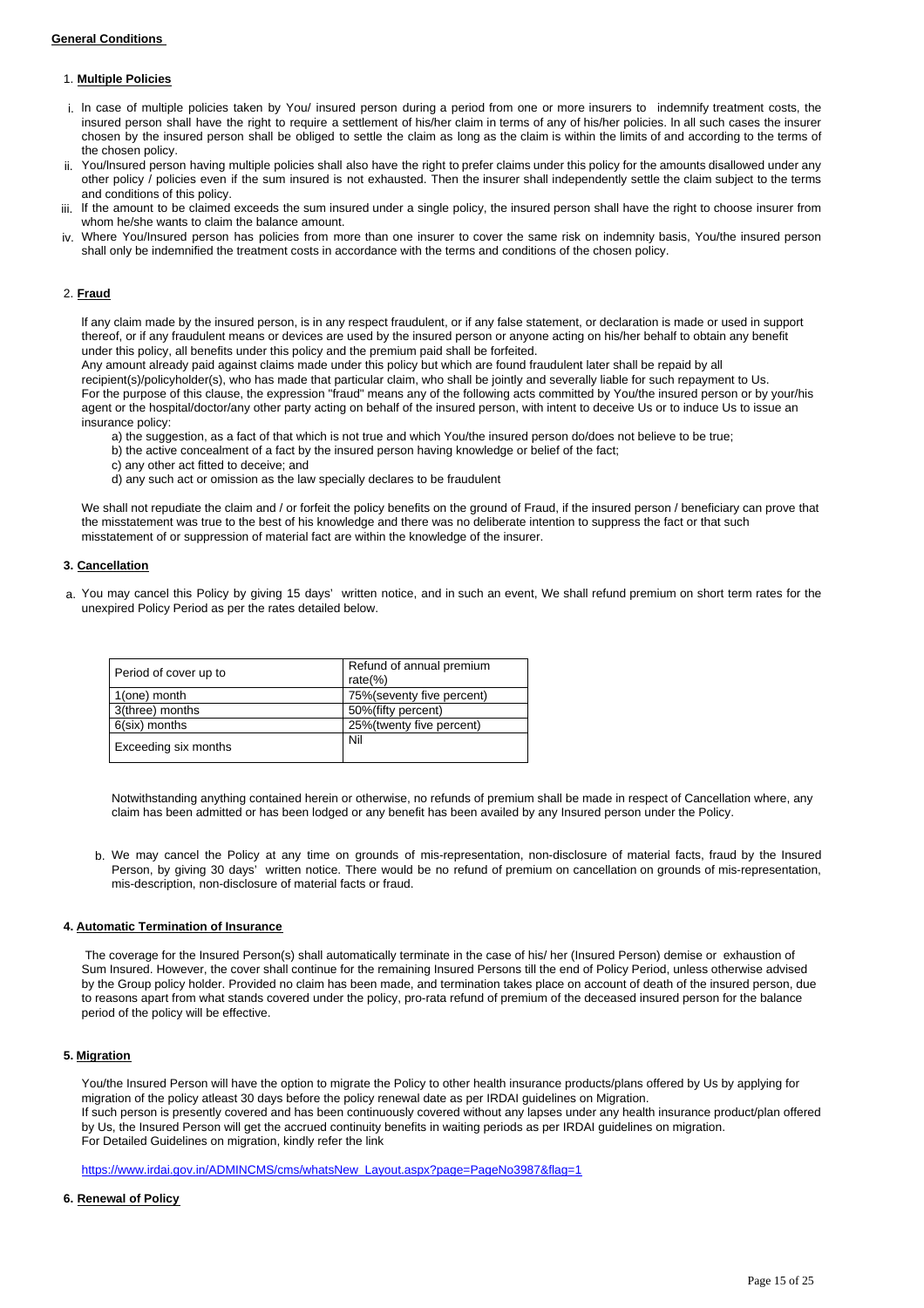The Policy may be renewed by mutual consent every year and in such event, the renewal premium shall be paid to US on or before the date of expiry of the Policy or of the subsequent renewal thereof. However, WE shall not be bound to give notice that such renewal premium is due.

## **7. Moratorium Period**

After completion of eight continuous years under the policy no look back to be applied. This period of eight years is called as moratorium period. The moratorium would be applicable for the sums insured of the first policy and subsequently completion of 8 continuous years would be applicable from date of enhancement of sums insured only on the enhanced limits. After the expiry of Moratorium Period, no health insurance claim shall be contestable except for proven fraud and permanent exclusions specified in the policy contract. The policies would however be subject to all limits, sub limits, co-payments, deductibles as per the policy contract.

#### **8. Notice & Communication**

- i. Any notice, direction, instruction or any other communication related to the Policy should be made in writing.
- ii. Such communication shall be sent to Our address or through any other electronic modes specified in the Policy Schedule.
- iii. We shall communicate with You/ Insured person at the address or through any other electronic mode mentioned in the schedule.

 **9. Misdescription** The Policy shall be void and all premium paid by YOU to US be forfeited in the event of misrepresentation or concealment of any material information.

#### **10. Notice of Charge**

WE will not be bound to take notice or be affected by any notice of any trust, charge, lien, assignment or other dealings with or relating to this policy. YOUR receipt or receipt of Insured Person shall in all cases be an effective discharge to US.

#### **11. Territorial Limit**

All medical treatment for the purpose of this insurance will have to be taken in India only and all claims shall be payable in Indian currency.

#### **12. Changes in Circumstances**

YOU must inform US, as soon as reasonably possible of any change in information YOU have provided to US about Insured person(s) which may affect the Insurance cover provided e.g. duty, business, occupation

#### **13. Payment of Premium:**

The premium payable shall be paid in advance before commencement of risk. No results for premium shall be valid except on our official form signed by our duly authorized official. In similar way, No waiver of any terms, provision, conditions and endorsements of this policy shall be valid unless made in writing and signed by our authorized official.

#### **14. Electronic Transaction**

You /insured person(s) agree(s) to adhere to and comply with all such terms and conditions as we may prescribe from time to time and hereby agree(s) and confirm(s) that all transactions effected by or through facilities for conducting remote transactions including the internet, world wide web, electronic data interchange, call centers, teleservice operations (whether voice, video, data or combination thereof)or by means of electronic, computer, automated machines network or through other means of telecommunication established by or on behalf of us for and in respect of the policy or its terms or our other products and services, shall constitute legally binding and valid transactions when done inadherence to and in compliance with our terms and conditions for such facilities, as may be prescribed from time to time. However, the terms of the condition shall not override provisions of any law(s) or statutory regulations including provisions of IRDA regulations for protection of policy holder's interests.

#### **15. Reasonable Precaution**

You/insured person(s) shall take all reasonable precaution to prevent injury, illness, and disease in order to minimize claims.

#### **16. Disclaimer Clause**

If WE shall disclaim our liability in any claim and such claim shall not have been made subject matter of suit in a court of law within 12(twelve) months from date of disclaimer, then the claim shall for all purpose be deemed to have been abandoned and shall not thereafter be recoverable under this Policy.

## **17. Arbitration**

- i. If any dispute or difference shall arise as to the quantum to be paid by the Policy, (liability being otherwise admitted) such difference shall independently of all other questions, be referred to the decision of a sole arbitrator to be appointed in writing by the parties here to or if they cannot agree upon a single arbitrator within thirty days of any party invoking arbitration, the same shall be referred to a panel of three arbitrators, comprising two arbitrators, one to be appointed by each of the parties to the dispute/difference and the third arbitrator to be appointed by such two arbitrators and arbitration shall be conducted under and in accordance with the provisions of the Arbitration and Conciliation Act 1996, as amended by Arbitration and Conciliation (Amendment) Act, 2015 (No. 3 of 2016).
- ii. It is clearly agreed and understood that no difference or dispute shall be preferable to arbitration as herein before provided, if the Company has disputed or not accepted liability under or in respect of the policy.
- iii. It is hereby expressly stipulated and declared that it shall be a condition precedent to any right of action or suit upon the policy that award by such arbitrator/arbitrators of the amount of expenses shall be first obtained.

### **18. MATERNITY EXPENSES BENEFIT (Wherever applicable)**

This is an optional cover, which can be obtained on payment of 10% of the total basic premium for all the Insured Persons under the Policy. Total basic premium means the total premium computed before applying Group Discount and/or High Claim Ratio Loading. Low Claim Discount and special discount in lieu of agency commission.

- a. Option for Maternity Benefits has to be exercised at the inception of the policy period and no refund is allowable in case of Insured's cancellation of this option during currency of the policy.
- b. The maximum benefit allowable under this clause will be upto Rs.50,000/- or 20% of the Sum Insured opted by the member of the group whichever is lower.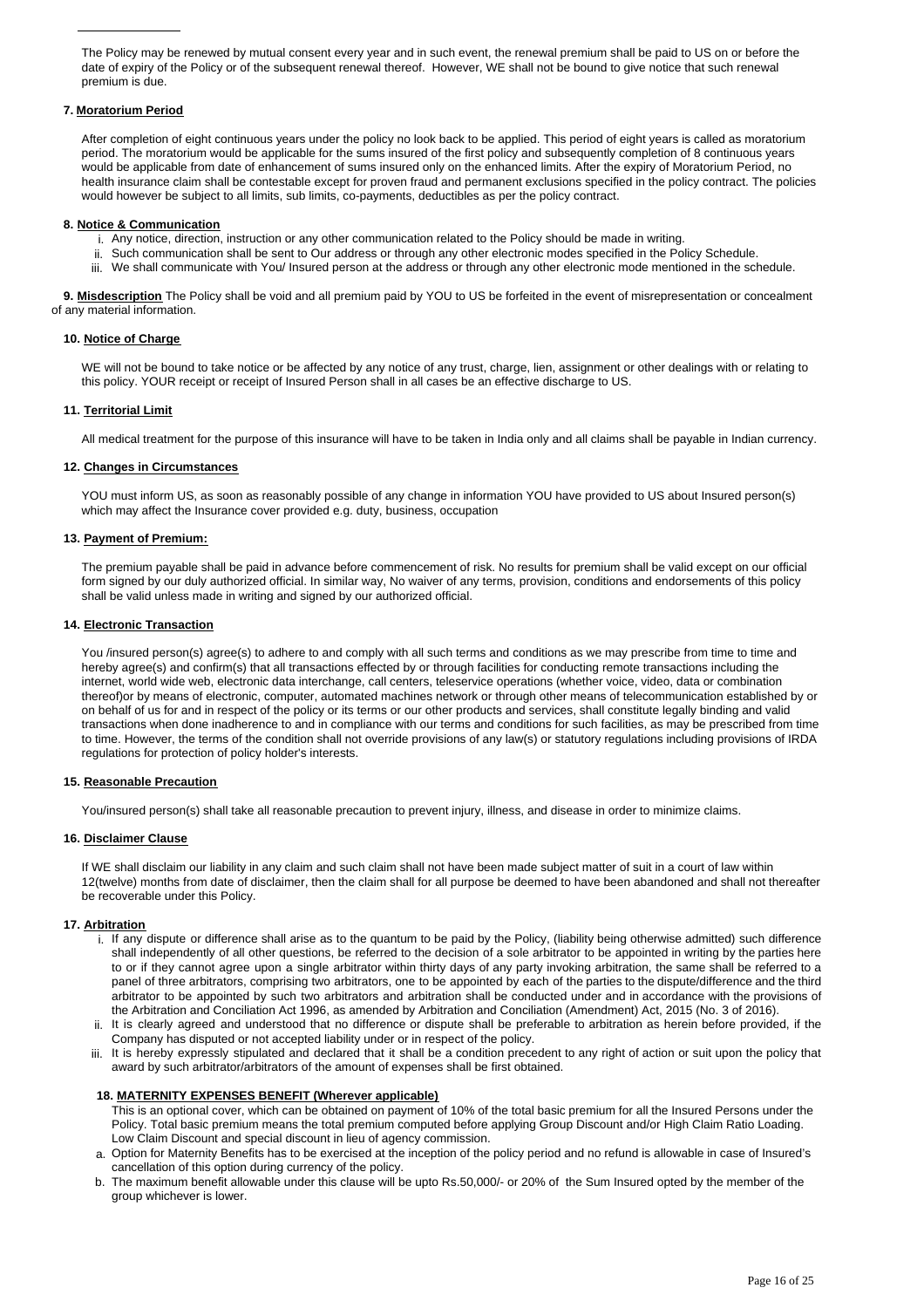#### **c. Special conditions applicable to Maternity Expenses Benefit Extension**

- 1. These benefits are admissible only if the expenses are incurred in Hospital/Nursing Home as in-patients in India.
- 2. A waiting period of 9 months is applicable for payment of any claim relating to normal delivery or caesarean section or abdominal operation for extra uterine Pregnancy. The waiting period may be relaxed only in case of delivery, miscarriage or abortion induced by accident or other medical emergency.
- 3. Claim in respect of only first two children and/or operations associated therewith will be considered in respect of any one Insured Person covered under the Policy or any renewal thereof. Those Insured Persons who are already having two or more living children will not be eligible for this benefit.
- 4. Pre-natal and post-natal expenses are not covered unless admitted in Hospital/Nursing Home and treatment is taken there.

#### **19. Redressal Of Grievance**

In case of any grievance, the insured person may contact Us through:

Website: <https://www.iffcotokio.co.in/customer-services/grievance-redressal><br>Toll free: 1800-103-5499

1800-103-5499

- E-mail: [support@iffcotokio.co.in](mailto:support@iffcotokio.co.in)<br>Courier: Chief Grievance Officer
- Chief Grievance Officer

IFFCO-Tokio General Insurance Co Ltd

IFFCO Tower, Plot no. 3

Sector -29, Gurgaon - 122001

Insured person may also approach the grievance cell at any of the company's branches with the details of grievance. The list of branches with addresses are available at<https://www.iffcotokio.co.in/contact-us>

If Insured person is not satisfied with the redressal of grievance through one of the above methods, insured person may contact the grievance officer at [chiefgrievanceofficer@iffcotokio.co.in](mailto:chiefgrievanceofficer@iffcotokio.co.in)

For updated details of grievance officer, kindly refer the link <https://www.iffcotokio.co.in/customer-services/grievance-redressal>

lf lnsured person is not satisfied with the redressal of grievance through above methods, the insured person may also approach the office of lnsurance Ombudsman of the respective area/region for redressal of grievance as per lnsurance Ombudsman Rules 2017. The contact details of the Insurance Ombudsman offices have been provided as below

## **Grievance may also be lodged at IRDAI lntegrated Grievance Management System**

-<https://igms.irda.gov.in/>

| <b>Office Details</b>                                                                                                                                                                                                                                                                                  | <b>Jurisdiction of Office</b><br><b>Union Territory, District)</b>          |
|--------------------------------------------------------------------------------------------------------------------------------------------------------------------------------------------------------------------------------------------------------------------------------------------------------|-----------------------------------------------------------------------------|
| <b>AHMEDABAD - Shri Kuldip Singh</b><br>Office of the Insurance Ombudsman,<br>Jeevan Prakash Building, 6th floor,<br>Tilak Marg, Relief Road,<br>Ahmedabad - 380 001.<br>Tel.: 079 - 25501201/02/05/06<br>Email: bimalokpal.ahmedabad@ecoi.co.in                                                       | Gujarat,<br>Dadra & Nagar Haveli,<br>Daman and Diu.                         |
| BENGALURU - Smt. Neerja Shah<br>Office of the Insurance Ombudsman,<br>Jeevan Soudha Building, PID No. 57-27-N-19<br>Ground Floor, 19/19, 24th Main Road,<br>JP Nagar, Ist Phase,<br>Bengaluru - 560 078.<br>Tel.: 080 - 26652048 / 26652049<br>Email: bimalokpal.bengaluru@ecoi.co.in                  | Karnataka                                                                   |
| <b>BHOPAL - Shri Guru Saran Shrivastava</b><br>Office of the Insurance Ombudsman.<br>Janak Vihar Complex, 2nd Floor,<br>6, Malviya Nagar, Opp. Airtel Office,<br>Near New Market,<br>Bhopal - 462 003.<br>Tel.: 0755 - 2769201 / 2769202<br>Fax: 0755 - 2769203<br>Email: bimalokpal.bhopal@ecoi.co.in | Madhya Pradesh<br>Chattisgarh.                                              |
| <b>BHUBANESHWAR - Shri Suresh Chandra Panda</b><br>Office of the Insurance Ombudsman,<br>62, Forest park,<br>Bhubneshwar - 751 009.<br>Tel.: 0674 - 2596461 /2596455<br>Fax: 0674 - 2596429<br>Email: bimalokpal.bhubaneswar@ecoi.co.in                                                                | Orissa                                                                      |
| <b>CHANDIGARH - Dr. Dinesh Kumar Verma</b><br>Office of the Insurance Ombudsman,<br>S.C.O. No. 101, 102 & 103, 2nd Floor,<br>Batra Building, Sector 17 - D,<br>Chandigarh - 160 017.<br>Tel.: 0172 - 2706196 / 2706468                                                                                 | Punjab,<br>Haryana,<br>Himachal Pradesh,<br>Jammu & Kashmir,<br>Chandigarh. |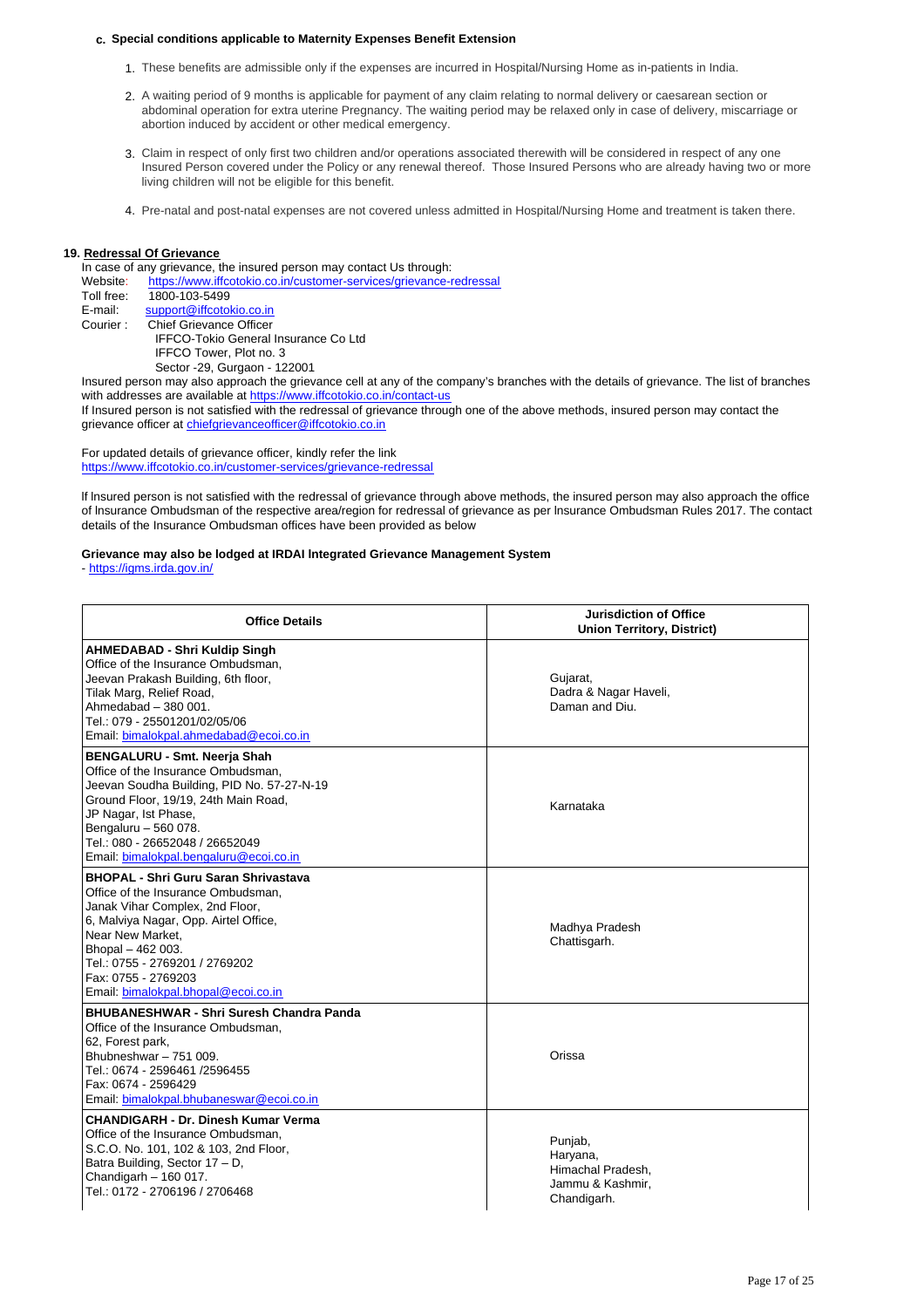| <b>CHENNAI - Shri M. Vasantha Krishna</b>                                                                                                                                                                                                                                                                         |                                                                                                                                                                                                                                                                                                                                                                                                                                                                                                         |
|-------------------------------------------------------------------------------------------------------------------------------------------------------------------------------------------------------------------------------------------------------------------------------------------------------------------|---------------------------------------------------------------------------------------------------------------------------------------------------------------------------------------------------------------------------------------------------------------------------------------------------------------------------------------------------------------------------------------------------------------------------------------------------------------------------------------------------------|
| Office of the Insurance Ombudsman,<br>Fatima Akhtar Court, 4th Floor, 453,<br>Anna Salai, Teynampet,<br>CHENNAI - 600 018.<br>Tel.: 044 - 24333668 / 24335284<br>Fax: 044 - 24333664<br>Email: bimalokpal.chennai@ecoi.co.in                                                                                      | Tamil Nadu,<br>Pondicherry Town and<br>Karaikal (which are part of Pondicherry).                                                                                                                                                                                                                                                                                                                                                                                                                        |
| <b>DELHI - Shri Sudhir Krishna</b><br>Office of the Insurance Ombudsman.<br>2/2 A, Universal Insurance Building,<br>Asaf Ali Road,<br>New Delhi - 110 002.<br>Tel.: 011 - 23232481/23213504<br>Email: bimalokpal.delhi@ecoi.co.in                                                                                 | Delhi                                                                                                                                                                                                                                                                                                                                                                                                                                                                                                   |
| <b>GUWAHATI - Shri Kiriti .B. Saha</b><br>Office of the Insurance Ombudsman,<br>Jeevan Nivesh, 5th Floor,<br>Nr. Panbazar over bridge, S.S. Road,<br>Guwahati - 781001(ASSAM).<br>Tel.: 0361 - 2632204 / 2602205<br>Email: bimalokpal.quwahati@ecoi.co.in                                                         | Assam.<br>Meghalaya,<br>Manipur,<br>Mizoram.<br>Arunachal Pradesh,<br>Nagaland and Tripura.                                                                                                                                                                                                                                                                                                                                                                                                             |
| <b>HYDERABAD - Shri I. Suresh Babu</b><br>Office of the Insurance Ombudsman,<br>6-2-46, 1st floor, "Moin Court",<br>Lane Opp. Saleem Function Palace,<br>A. C. Guards, Lakdi-Ka-Pool,<br>Hyderabad - 500 004.<br>Tel.: 040 - 67504123 / 23312122<br>Fax: 040 - 23376599<br>Email: bimalokpal.hyderabad@ecoi.co.in | Andhra Pradesh,<br>Telangana,<br>Yanam and<br>part of Territory of Pondicherry.                                                                                                                                                                                                                                                                                                                                                                                                                         |
| JAIPUR - Smt. Sandhya Baliga<br>Office of the Insurance Ombudsman,<br>Jeevan Nidhi - Il Bldg., Gr. Floor,<br>Bhawani Singh Marg,<br>Jaipur - 302 005.<br>Tel.: 0141 - 2740363<br>Email: Bimalokpal.jaipur@ecoi.co.in                                                                                              | Rajasthan                                                                                                                                                                                                                                                                                                                                                                                                                                                                                               |
| <b>ERNAKULAM - Ms. Poonam Bodra</b><br>Office of the Insurance Ombudsman.<br>2nd Floor, Pulinat Bldg.,<br>Opp. Cochin Shipyard, M. G. Road,<br>Ernakulam - 682 015.<br>Tel.: 0484 - 2358759 / 2359338<br>Fax: 0484 - 2359336<br>Email: bimalokpal.ernakulam@ecoi.co.in                                            | Kerala,<br>Lakshadweep,<br>Mahe-a part of Pondicherry.                                                                                                                                                                                                                                                                                                                                                                                                                                                  |
| KOLKATA - Shri P. K. Rath<br>Office of the Insurance Ombudsman.<br>Hindustan Bldg. Annexe, 4th Floor,<br>4, C.R. Avenue,<br>KOLKATA - 700 072.<br>Tel.: 033 - 22124339 / 22124340<br>Fax: 033 - 22124341<br>Email: bimalokpal.kolkata@ecoi.co.in                                                                  | West Bengal,<br>Sikkim,<br>Andaman & Nicobar Islands.                                                                                                                                                                                                                                                                                                                                                                                                                                                   |
| <b>LUCKNOW - Shri Justice Anil Kumar Srivastava</b><br>Office of the Insurance Ombudsman,<br>6th Floor, Jeevan Bhawan, Phase-II,<br>Nawal Kishore Road, Hazratganj,<br>Lucknow - 226 001.<br>Tel.: 0522 - 2231330 / 2231331<br>Fax: 0522 - 2231310<br>Email: bimalokpal.lucknow@ecoi.co.in                        | Districts of Uttar Pradesh:<br>Laitpur, Jhansi, Mahoba, Hamirpur, Banda,<br>Chitrakoot, Allahabad, Mirzapur, Sonbhabdra,<br>Fatehpur, Pratapgarh, Jaunpur, Varanasi,<br>Gazipur, Jalaun, Kanpur, Lucknow, Unnao,<br>Sitapur, Lakhimpur, Bahraich, Barabanki,<br>Raebareli, Sravasti, Gonda, Faizabad, Amethi,<br>Kaushambi, Balrampur, Basti, Ambedkarnagar,<br>Sultanpur, Maharajgang, Santkabirnagar,<br>Azamgarh, Kushinagar, Gorkhpur, Deoria, Mau,<br>Ghazipur, Chandauli, Ballia, Sidharathnagar. |
| <b>MUMBAI - Shri Milind A. Kharat</b><br>Office of the Insurance Ombudsman,<br>3rd Floor, Jeevan Seva Annexe,<br>S. V. Road, Santacruz (W),<br>Mumbai - 400 054.<br>Tel.: 022 - 26106552 / 26106960<br>Fax: 022 - 26106052<br>Email: bimalokpal.mumbai@ecoi.co.in                                                 | Goa,<br>Mumbai Metropolitan Region<br>excluding Navi Mumbai & Thane.                                                                                                                                                                                                                                                                                                                                                                                                                                    |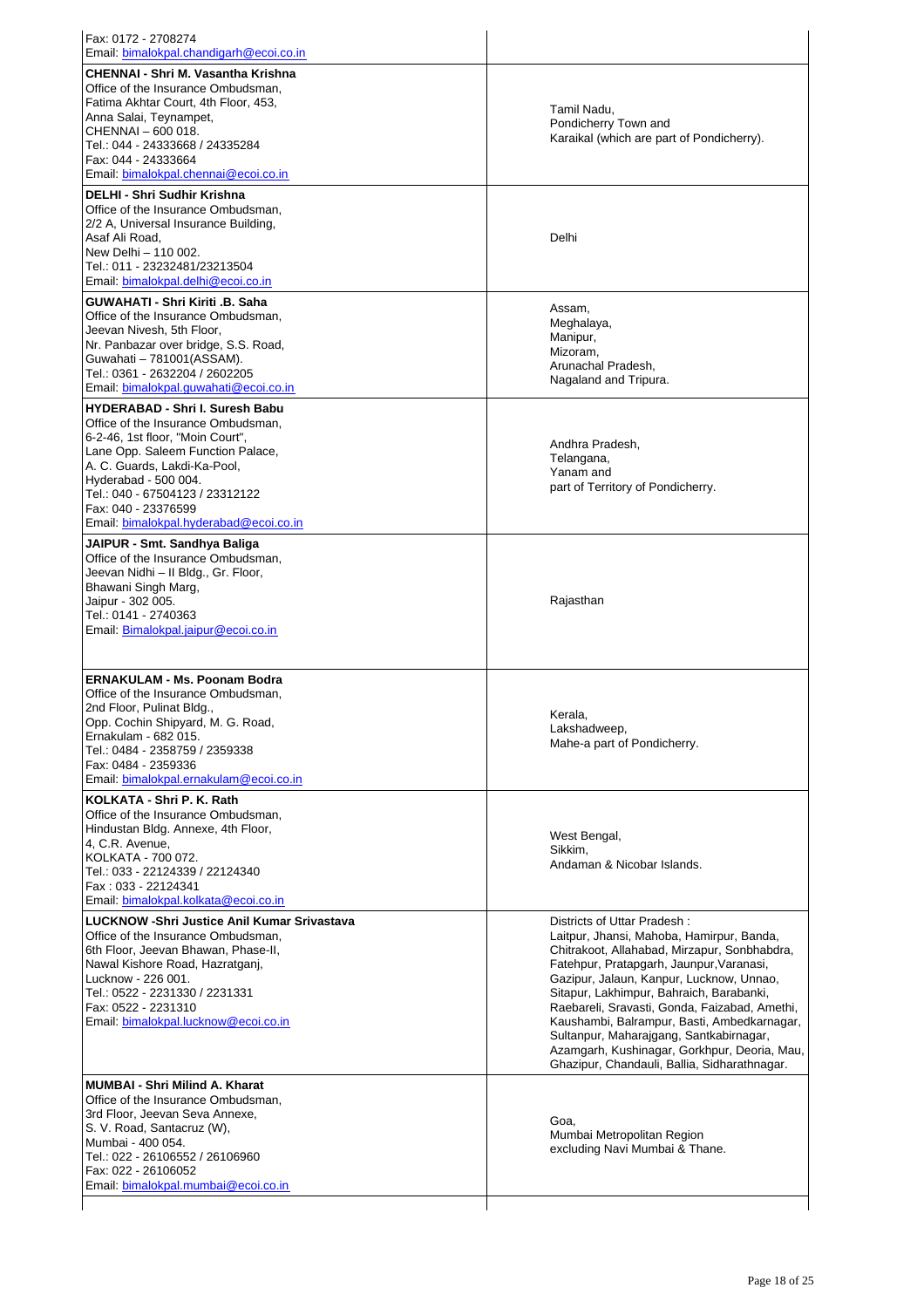| NOIDA - Shri Chandra Shekhar Prasad<br>Office of the Insurance Ombudsman.<br>Bhagwan Sahai Palace<br>4th Floor, Main Road,<br>Naya Bans, Sector 15,<br>Distt: Gautam Buddh Nagar,<br>U.P-201301.<br>Tel.: 0120-2514250 / 2514252 / 2514253<br>Email: bimalokpal.noida@ecoi.co.in | State of Uttaranchal and the following Districts<br>of Uttar Pradesh:<br>Agra, Aligarh, Bagpat, Bareilly, Bijnor, Budaun,<br>Bulandshehar, Etah, Kanooj, Mainpuri,<br>Mathura, Meerut, Moradabad, Muzaffarnagar,<br>Oraiyya, Pilibhit, Etawah, Farrukhabad,<br>Firozbad, Gautambodhanagar, Ghaziabad,<br>Hardoi, Shahjahanpur, Hapur, Shamli, Rampur,<br>Kashganj, Sambhal, Amroha, Hathras,<br>Kanshiramnagar, Saharanpur. |
|----------------------------------------------------------------------------------------------------------------------------------------------------------------------------------------------------------------------------------------------------------------------------------|-----------------------------------------------------------------------------------------------------------------------------------------------------------------------------------------------------------------------------------------------------------------------------------------------------------------------------------------------------------------------------------------------------------------------------|
| PATNA - Shri N. K. Singh<br>Office of the Insurance Ombudsman,<br>1st Floor, Kalpana Arcade Building,,<br>Bazar Samiti Road.<br>Bahadurpur,<br>Patna 800 006.<br>Tel.: 0612-2680952<br>Email: bimalokpal.patna@ecoi.co.in                                                        | Bihar,<br>Jharkhand.                                                                                                                                                                                                                                                                                                                                                                                                        |
| <b>PUNE - Shri Vinay Sah</b><br>Office of the Insurance Ombudsman,<br>Jeevan Darshan Bldg., 3rd Floor,<br>C.T.S. No.s. 195 to 198.<br>N.C. Kelkar Road, Narayan Peth,<br>Pune - 411 030.<br>Tel.: 020-41312555<br>Email: bimalokpal.pune@ecoi.co.in                              | Maharashtra.<br>Area of Navi Mumbai and Thane<br>excluding Mumbai Metropolitan Region.                                                                                                                                                                                                                                                                                                                                      |

**Insurance is the subject matter of solicitation**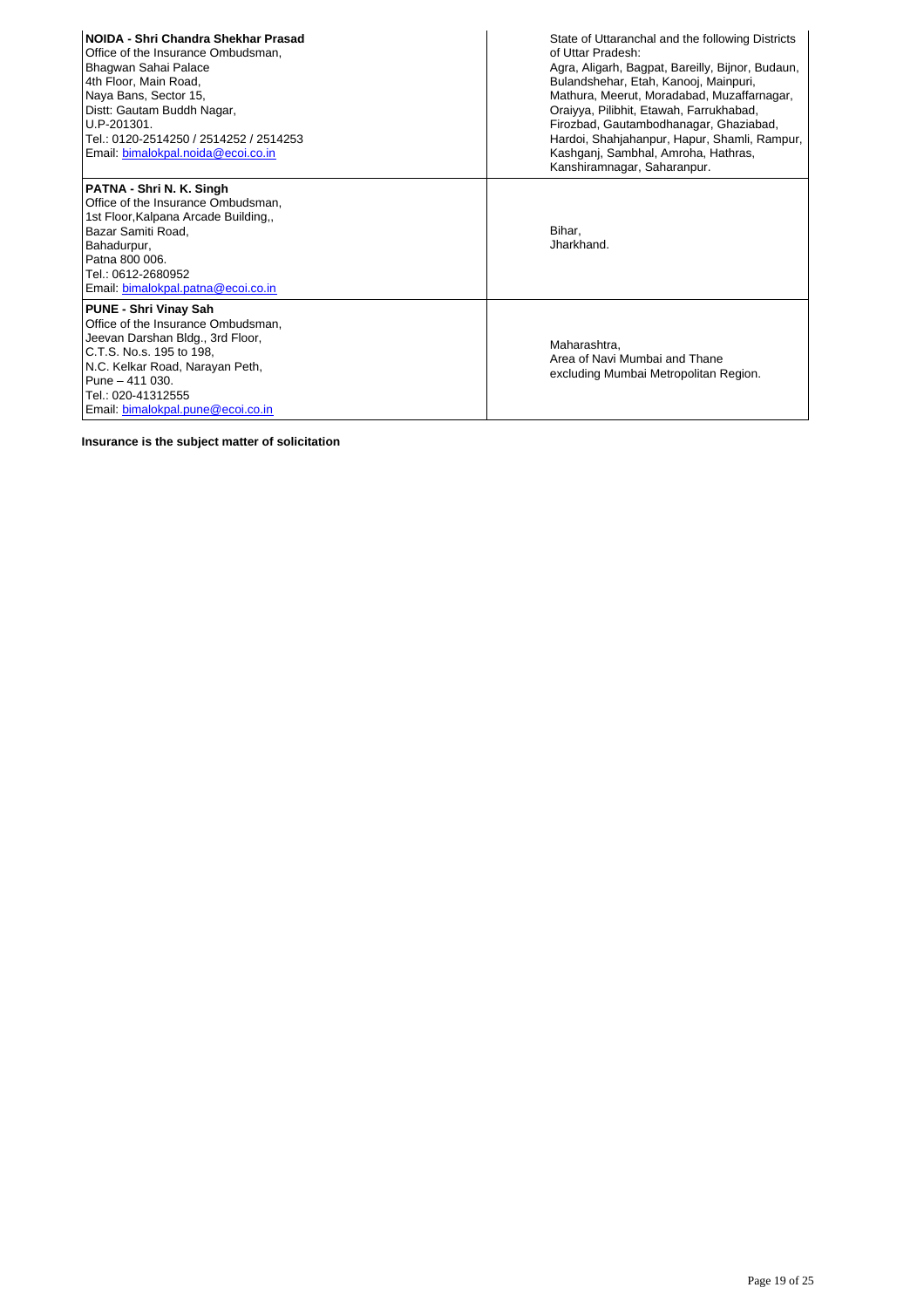# **DAY CARE PROCEDURES**

| <b>ENT: Operation of the ear</b>            | 26 Procedures for pterygium              |
|---------------------------------------------|------------------------------------------|
| 1 Stapedotomy or Stapedectomy               | 27 Removal of a foreign body from the    |
| 2 Myringoplasty (Type -I                    | lens of the eye                          |
| Tympanoplasty)                              | 28 Removal of a foreign body from the    |
| 3 Tympanoplasty (closure of an              | posterior chamber of the eye             |
| eardrum perforation)                        | 29 Removal of a foreign body from the    |
| 4 Reconstruction and other                  | orbit and eyeball                        |
| Procedures of the auditory ossicles         | 30 Operation of cataract                 |
| 5 Myringotomy                               | 31 Chalazion removal                     |
| 6 Removal of a tympanic drain               | 32 Glaucoma Surgery                      |
| 7 Mastoidectomy                             | 33 Surgery for Retinal detachment        |
| 8 Reconstruction of the middle ear          | Procedures on the skin & subcutaneous    |
| 9 Fenestration of the inner ear             | tissues                                  |
| 10 Incision (opening) and destruction       | 34 Incision of a pilonidal sinus         |
| (elimination) of the inner ear              | 35 Other incisions of the skin and       |
| ENT: Procedures on the nose & the nasal     | subcutaneous tissues                     |
| sinuses                                     | 36 Surgical wound toilet (wound          |
| 11 Excision and destruction of diseased     | debridement)                             |
| tissue of the nose                          | 37 Local excision or destruction of      |
| 12 Procedures on the turbinates (nasal      | diseased tissue of the skin and          |
| concha)                                     | subcutanous tissues                      |
| 13 Nasal sinus aspiration                   | 38 Simple restoration of surface         |
| <b>ENT: Procedures on the tonsils &amp;</b> | continuity of the skin and               |
| adenoids                                    |                                          |
| 14 Transoral incision and drainage of a     | subcutanous tissues                      |
| pharyngeal abscess                          | 39 Free skin transplantation, donor      |
| 15 Tonsillectomy and / or                   | site                                     |
| adenoidectomy                               | 40 Free skin transplantation, recipient  |
| 16 Excision and destruction of a lingual    | site                                     |
| tonsil                                      | 41 Revision of skin plasty               |
| 17 Quinsy drainage                          | 42 Restoration and reconstruction of     |
| <b>OPTHALMOLOGY: Procedures on the</b>      | the skin and subcutanous tissues         |
| eyes                                        |                                          |
| 18 Incision of tear glands                  | 43 Chemosurgery to the skin              |
| 19 Excision and destruction of diseased     | 44 Excision of Granuloma                 |
| tissue of the eyelid                        | 45 Incision and drainage of abscess      |
| 20 Procedures on the canthus and            | Procedures on the tongue                 |
| epicanthus                                  | 46 Incision, excision and destruction of |
| 21 Corrective surgery for entropion and     | diseased tissue of the tongue            |
| ectropion                                   | 47 Partial glossectomy                   |
| 22 Corrective surgery for                   | 48 Glossectomy                           |
| blepharoptosis                              | 49 Reconstruction of the tongue          |
| 23 Removal of a foreign body from the       | Procedures on the salivary glands &      |
| conjunctiva                                 | salivary ducts                           |
| 24 Removal of a foreign body from the       | 50 Incision and lancing of a salivary    |
| cornea                                      |                                          |
| 25 Incision of the cornea                   |                                          |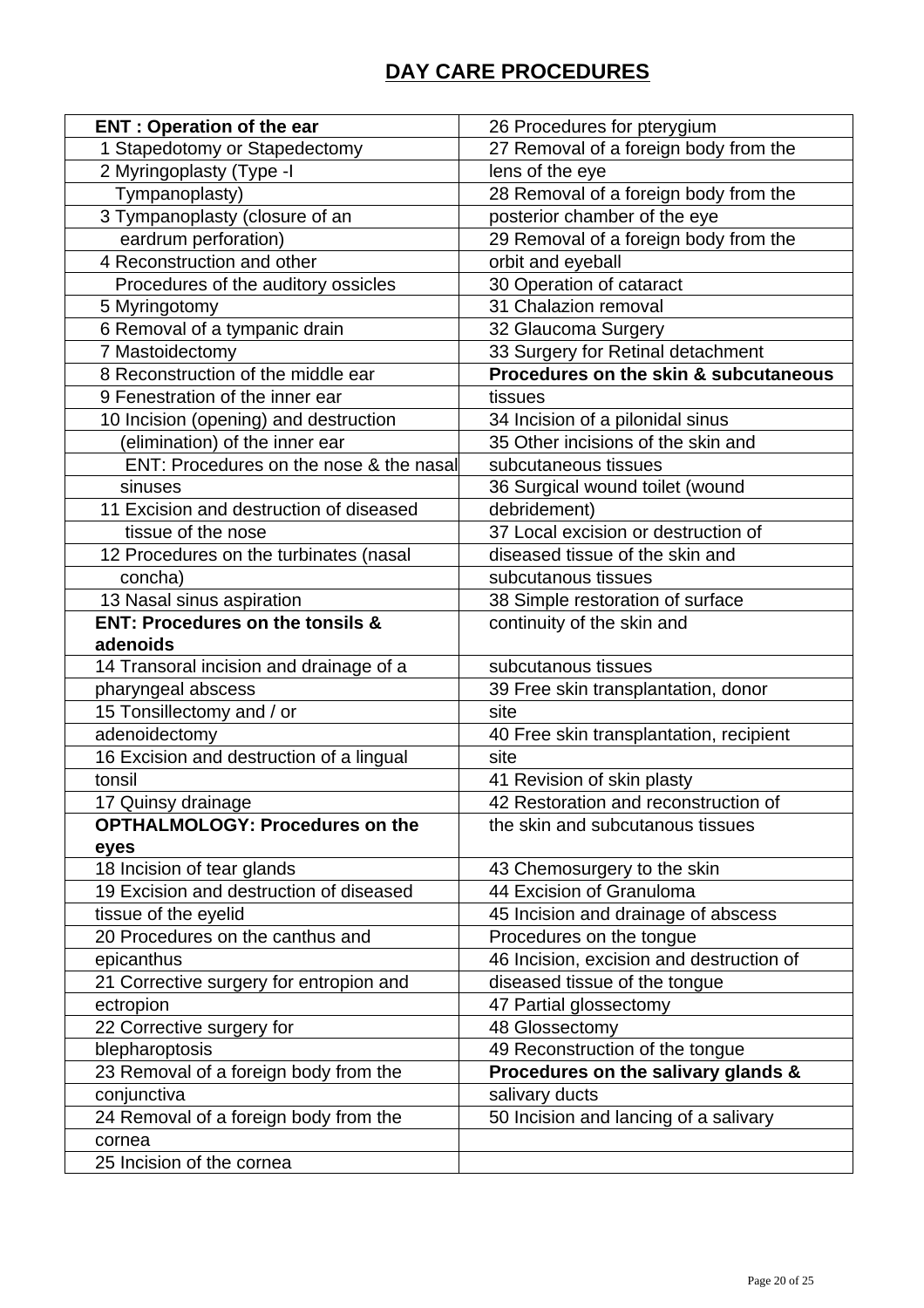| 51 Excision of diseased tissue of a salivary | 82 Sclerotherapy                                 |
|----------------------------------------------|--------------------------------------------------|
| gland and a salivary duct                    |                                                  |
| 52 Resection of a salivary gland             | 83 Therapeutic Ascitic Tapping                   |
| 53 Reconstruction of a salivary gland        | 84 Endoscopic ligation /banding                  |
| and a salivary duct                          | 85 Dilatation of digestive tract                 |
| Procedures on the mouth & face               | strictures                                       |
| 54 External incision and drainage in the     | 86 Endoscopic ultrasonography and                |
| region of the mouth, jaw and face            | biopsy                                           |
| 55 Incision of the hard and soft palate      | <b>Replacement of Gastrostomy tube</b>           |
| 56 Excision and destruction of diseased      | 87 Endoscopic decompression of colon             |
| hard and soft palate                         | 88 Therapeutic ERCP                              |
| 57 Incision, excision and destruction in     | 89 Nissen fundoplication for Hiatus              |
| the mouth                                    | Hernia /Gastro esophageal reflux Disease         |
| 58 Plastic surgery to the floor of the       | 90 Endoscopic Gastrostomy                        |
| mouth                                        | 91 Laparoscopic procedures e.g.                  |
| 59 Palatoplasty                              | colecystectomy, appendicectomy                   |
| Trauma surgery and orthopaedics              | etc.                                             |
| 60 Incision on bone, septic and aseptic      | 92 Endoscopic Drainage of                        |
| 61 Closed reduction on fracture,             | Pseudopancreatic cyst                            |
| luxation or epiphyseolysis with              | 93 Hernia Repair (Herniotomy /                   |
| osteosynthesis                               | hernioraphhy / hernioplasty)                     |
| 62 Suture and other Procedures on            | Procedures on the female sexual organs           |
| tendons and tendon sheath                    | 94 Incision of the ovary                         |
| 63 Reduction of dislocation under GA         | 95 Insufflation of the Fallopian tubes           |
| 64 Arthroscopic knee aspiration              | 96 Dilatation of the cervical canal              |
| 65 Aspiration of hematoma                    | 97 Conisation of the uterine cervix              |
| 66 Excision of dupuytren's contracture       | 98 Incision of the uterus (hysterotomy)          |
| 67 Carpal tunnel decompression               | 99 Therapeutic curettage                         |
| 68 Surgery for ligament tear                 | 100 Culdotomy                                    |
| 69 Surgery for meniscus tear                 | 101 Local excision and destruction of            |
| 70 Surgery for hemoarthrosis/                | diseased tissue of vagina and Pouch              |
| pyoarthrosis                                 | of Douglas                                       |
| 71 Removal of fracture pins/nails            | 102 Procedures on Bartholin's glands             |
| 72 Removal of metal wire                     | (cyst)                                           |
| 73 Joint Aspiration - Daignostic /           | 103 Endoscopic polypectomy                       |
| therapeutic                                  | 104 Myomectomy, hysterscopic or                  |
| Procedures on the breast                     | laparascopic biopsy or removal                   |
| 74 Incision of the breast                    | Procedures on the prostate & seminal<br>vesicles |
| 75 Procedures on the nipple                  | 105 Incision of the prostate                     |
| 76 Excision of breast lump / Fibro adenoma   | 106 Transurethral excision and                   |
| Procedures on the digestive tract            | destruction of prostate tissue                   |
| 77 Incision and excision of tissue in the    | 107 Open surgical excision and                   |
| perianal region                              | destruction of prostate tissue                   |
| 78 Surgical treatment of anal fistulas       |                                                  |
| 79 Surgical treatment of haemorrhoids        |                                                  |
| 80 Division of the anal sphincter            |                                                  |
| (sphincterotomy)                             |                                                  |
| 81 Ultrasound guided aspirations             |                                                  |
| Procedures on the digestive tract            |                                                  |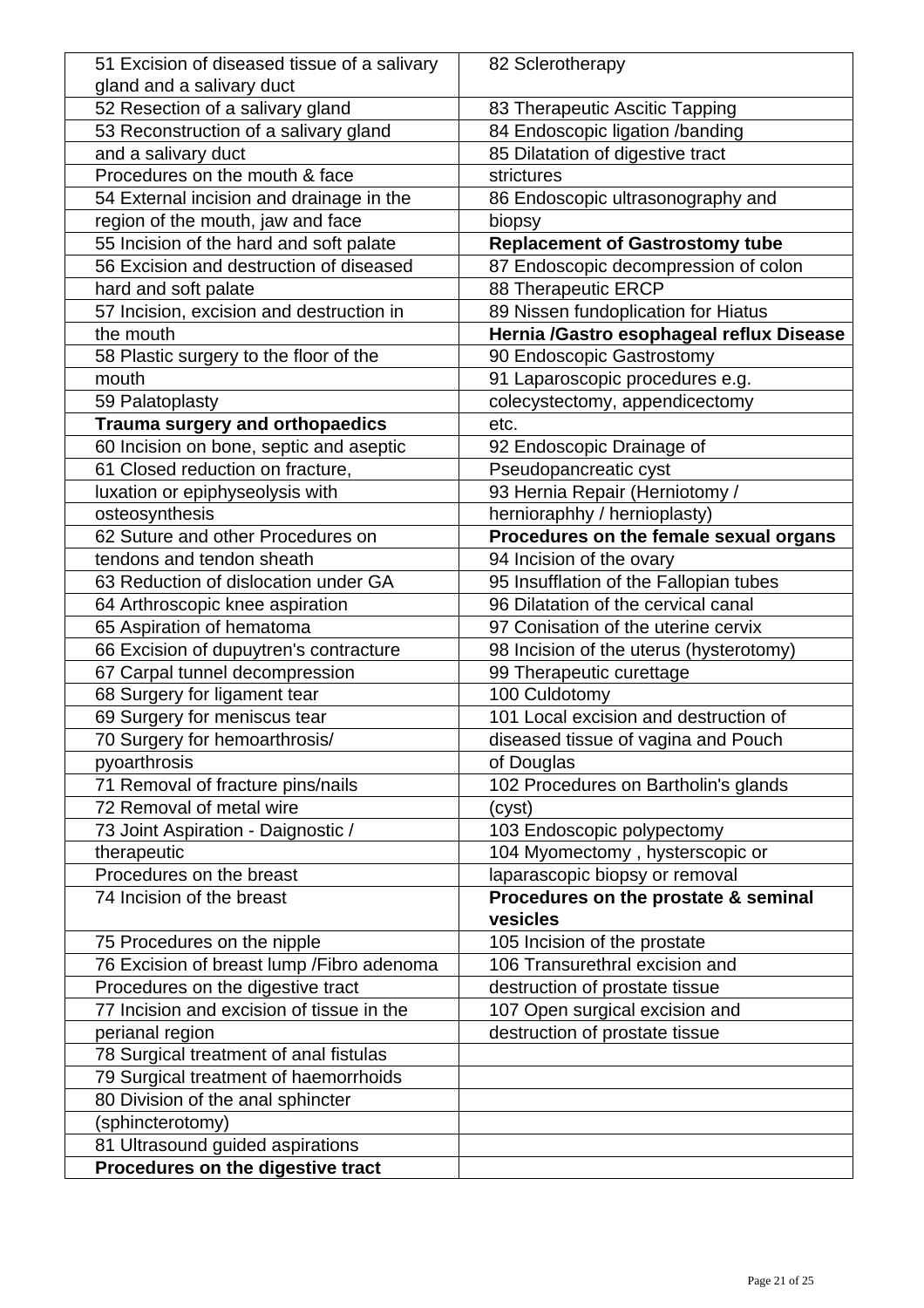|                                            | 136 Tran urethral resection of bladder       |
|--------------------------------------------|----------------------------------------------|
| 108 Radical prostatovesiculectomy          | tumor                                        |
| 109 Incision and excision of               | 137 Suprapubic cytostomy                     |
| periprostatic tissue                       | Procedures of Respiratory System             |
| Procedures on the scrotum & tunica         | 138 Brochoscopic treatment of bleeding       |
| vaginalis testis                           | lesion                                       |
| 110 Incision of the scrotum and tunica     | 139 Brochoscopic treatment of fistula /      |
| vaginalis testis                           | stenting                                     |
| 111 Operation on a testicular hydrocele    | 140 Bronchoalveolar lavage & biopsy          |
| 112 Excision and destruction of diseased   | 141 Direct Laryngoscopy with biopsy          |
| scrotal tissue                             | 142 Therapeutic Pleural Tapping              |
| 113 Plastic reconstruction of the          | <b>Procedures of Heart and Blood vessels</b> |
| scrotum and tunica vaginalis testis        | 143 Coronary angiography (CAG)               |
| <b>Procedures on the testes</b>            | 144 Coronary Angioplasty (PTCA)              |
| 114 Incision of the testes                 | 145 Insertion of filter in inferior vena     |
| 115 Excision and destruction of diseased   | cava                                         |
| tissue of the testes                       | 146 TIPS procedure for portal                |
| 116 Orchidectomy- Unilateral / Bilateral   | hypertension                                 |
| 117 Orchidopexy                            | 147 Blood transfusion for recipient          |
| 118 Abdominal exploration in               | 148 Therapeutic Phlebotomy                   |
| cryptorchidism                             | <b>149 Pericardiocentesis</b>                |
| 119 Surgical repositioning of an           | 150 Insertion of gel foam in artery or vein  |
| abdominal testis                           | 151 Carotid angioplasty                      |
| 120 Reconstruction of the testis           | 152 Renal angioplasty                        |
| 121 Implantation, exchange and             | 153 Varicose vein stripping or ligation      |
| removal of a testicular prosthesis         | <b>OTHER Procedures</b>                      |
| Procedures on the spermatic cord,          | 154 Radiotherapy for Cancer                  |
| epididymis and Ductus Deferans             | 155 Cancer Chemotherapy                      |
| 122 Surgical treatment of a varicocele     | 156 True cut Biopsy                          |
| and hydrocele of spermatic cord            | 157 Endoscopic Foreign Body Removal          |
| 123 Excision in the area of the epididymis | 158 Vaccination / Inoculation - Post Dog     |
| 124 Epididymectomy                         | bite or Snake bite                           |
| 125 Reconstruction of the spermatic        | 159 Endoscopic placement/removal of          |
| cord                                       | stents                                       |
| 126 Reconstruction of the ductus           | 160 Tumor embolisation                       |
| deferens and epididymis                    | 161 Aspiration of an internal abscess        |
| Procedures on the penis                    | under ultrasound guidance                    |
| 127 Procedures on the foreskin             |                                              |
| 128 Local excision and destruction of      |                                              |
| diseased tissue of the penis               |                                              |
| 129 Amputation of the penis                |                                              |
| 130 Plastic reconstruction of the penis    |                                              |
| Procedures on the urinary system           |                                              |
| 131 Cystoscopical removal of stones        |                                              |
| 132 Lithotripsy                            |                                              |
| 133 Haemodialysis                          |                                              |
| 134 PCNS (Percutaneous nephrostomy)        |                                              |
| 135 PCNL (Percutanous Nephro-              |                                              |
| Lithotomy)                                 |                                              |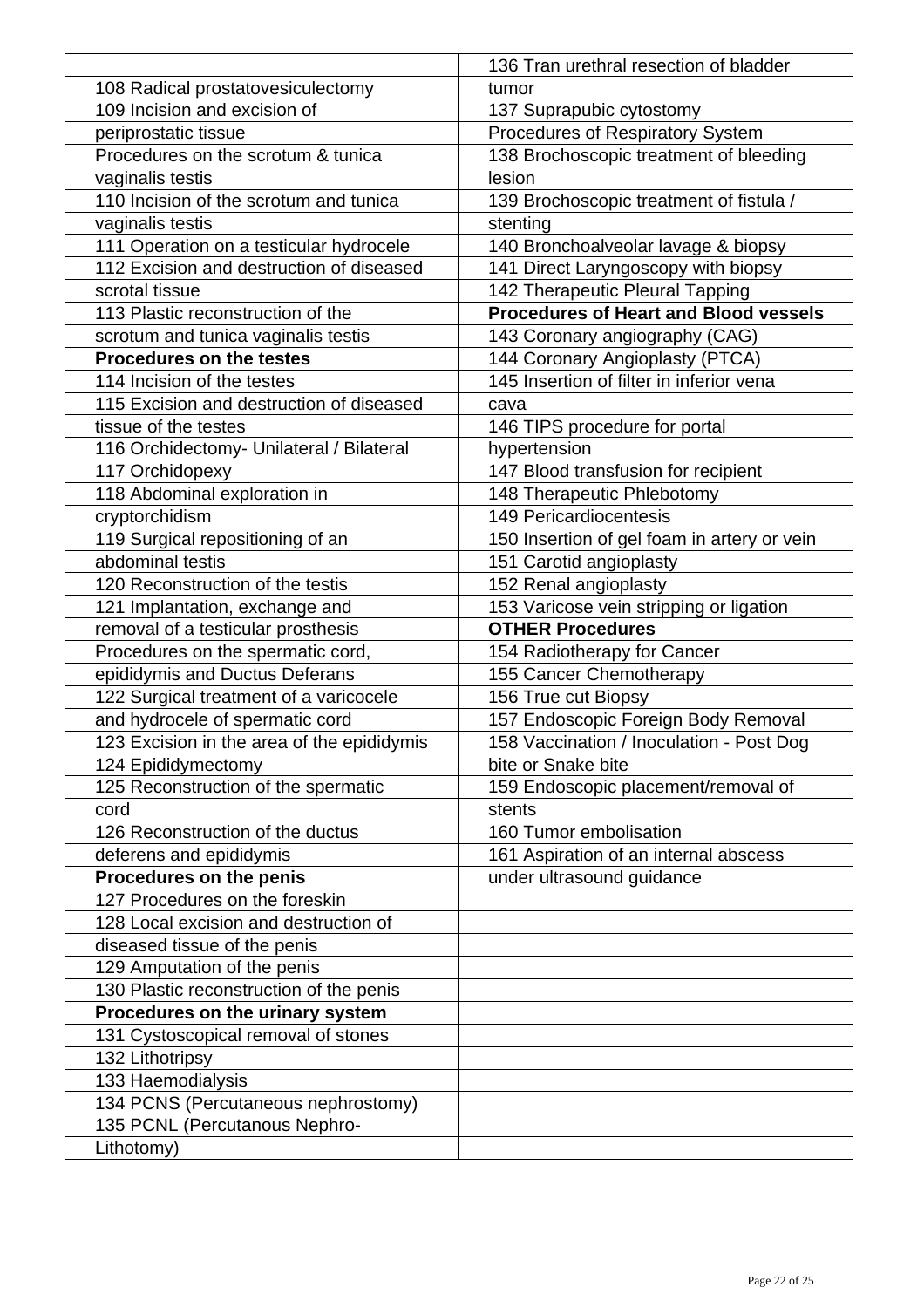| Sl. No                  | Item                                                                                                 |
|-------------------------|------------------------------------------------------------------------------------------------------|
| 1                       | <b>BABY FOOD</b>                                                                                     |
| $\overline{\mathbf{c}}$ | <b>BABY UTILITIES CHARGES</b>                                                                        |
| 3                       | <b>BEAUTY SERVICES</b>                                                                               |
| 4                       | <b>BELTS/BRACES</b>                                                                                  |
| 5                       | <b>BUDS</b>                                                                                          |
| 6                       | <b>COLD PACK/HOT PACK</b>                                                                            |
| 7                       | <b>CARRY BAGS</b>                                                                                    |
| 8                       | <b>EMAIL / INTERNET CHARGES</b>                                                                      |
| 9                       | FOOD CHARGES (OTHER THAN PATIENT's DIET PROVIDED BY HOSPITAL)                                        |
| 10                      | <b>LEGGINGS</b>                                                                                      |
| 11                      | <b>LAUNDRY CHARGES</b>                                                                               |
| 12                      | <b>MINERAL WATER</b>                                                                                 |
| 13                      | <b>SANITARY PAD</b>                                                                                  |
| 14                      | <b>TELEPHONE CHARGES</b>                                                                             |
| 15                      | <b>GUEST SERVICES</b>                                                                                |
| 16                      | <b>CREPE BANDAGE</b>                                                                                 |
| 17                      | <b>DIAPER OF ANY TYPE</b>                                                                            |
| 18                      | <b>EYELET COLLAR</b>                                                                                 |
| 19                      | <b>SLINGS</b>                                                                                        |
| 20                      | BLOOD GROUPING AND CROSS MATCHING OF DONORS SAMPLES                                                  |
| 21                      | SERVICE CHARGES WHERE NURSING CHARGE ALSO CHARGED                                                    |
| 22                      | <b>Television Charges</b>                                                                            |
| 23                      | <b>SURCHARGES</b>                                                                                    |
| 24                      | <b>ATTENDANT CHARGES</b>                                                                             |
| 25                      | EXTRA DIET OF PATIENT (OTHER THAN THAT WHICH FORMS PART OF BED CHARGE)                               |
| 26                      | <b>BIRTH CERTIFICATE</b>                                                                             |
| 27                      | <b>CERTIFICATE CHARGES</b>                                                                           |
| 28                      | <b>COURIER CHARGES</b>                                                                               |
| 29                      | <b>CONVEYANCE CHARGES</b>                                                                            |
| 30                      | MEDICAL CERTIFICATE                                                                                  |
| 31                      | <b>MEDICAL RECORDS</b>                                                                               |
| 32                      | PHOTOCOPIES CHARGES                                                                                  |
| 33                      | <b>MORTUARY CHARGES</b>                                                                              |
| 34                      | <b>WALKING AIDS CHARGES</b>                                                                          |
| 35                      | OXYGEN CYLINDER (FOR USAGE OUTSIDE THE HOSPITAL)                                                     |
| 36                      | <b>SPACER</b>                                                                                        |
| 37                      | <b>SPIROMETRE</b>                                                                                    |
| 38                      | NEBULIZER KIT                                                                                        |
| 39                      | <b>STEAM INHALER</b>                                                                                 |
| 40                      | ARMSLING                                                                                             |
| 41                      | THERMOMETER                                                                                          |
| 42                      | <b>CERVICAL COLLAR</b>                                                                               |
| 43                      | <b>SPLINT</b>                                                                                        |
| 44                      | DIABETIC FOOT WEAR                                                                                   |
| 45                      | KNEE BRACES (LONG/ SHORT/ HINGED)<br>KNEE IMMOBILIZER/SHOULDER IMMOBILIZER                           |
| 46                      | LUMBO SACRAL BELT                                                                                    |
| 47                      | NIMBUS BED OR WATER OR AIR BED CHARGES                                                               |
| 48<br>49                | <b>AMBULANCE COLLAR</b>                                                                              |
| 50                      | AMBULANCE EQUIPMENT                                                                                  |
| 51                      | <b>ABDOMINAL BINDER</b>                                                                              |
| 52                      | PRIVATE NURSES CHARGES- SPECIAL NURSING CHARGES                                                      |
| 53                      | <b>SUGAR FREE Tablets</b>                                                                            |
| 54                      | CREAMS POWDERS LOTIONS (Toiletries are not payable, only prescribed medical pharmaceuticals payable) |
| 55                      | <b>ECG ELECTRODES</b>                                                                                |
| 56                      | <b>GLOVES</b>                                                                                        |
| 57                      | NEBULISATION KIT                                                                                     |
| 58                      | ANY KIT WITH NO DETAILS MENTIONED [DELIVERY KIT, ORTHOKIT, RECOVERY KIT, ETC]                        |

# **List II – Items that are to be subsumed into Room Charges**

| SI No. | <b>I</b> tem                              |
|--------|-------------------------------------------|
|        | BABY CHARGES (UNLESS SPECIFIED/INDICATED) |
| 12     | <b>HAND WASH</b>                          |
|        | <b>SHOE COVER</b>                         |
| 14     | CAPS                                      |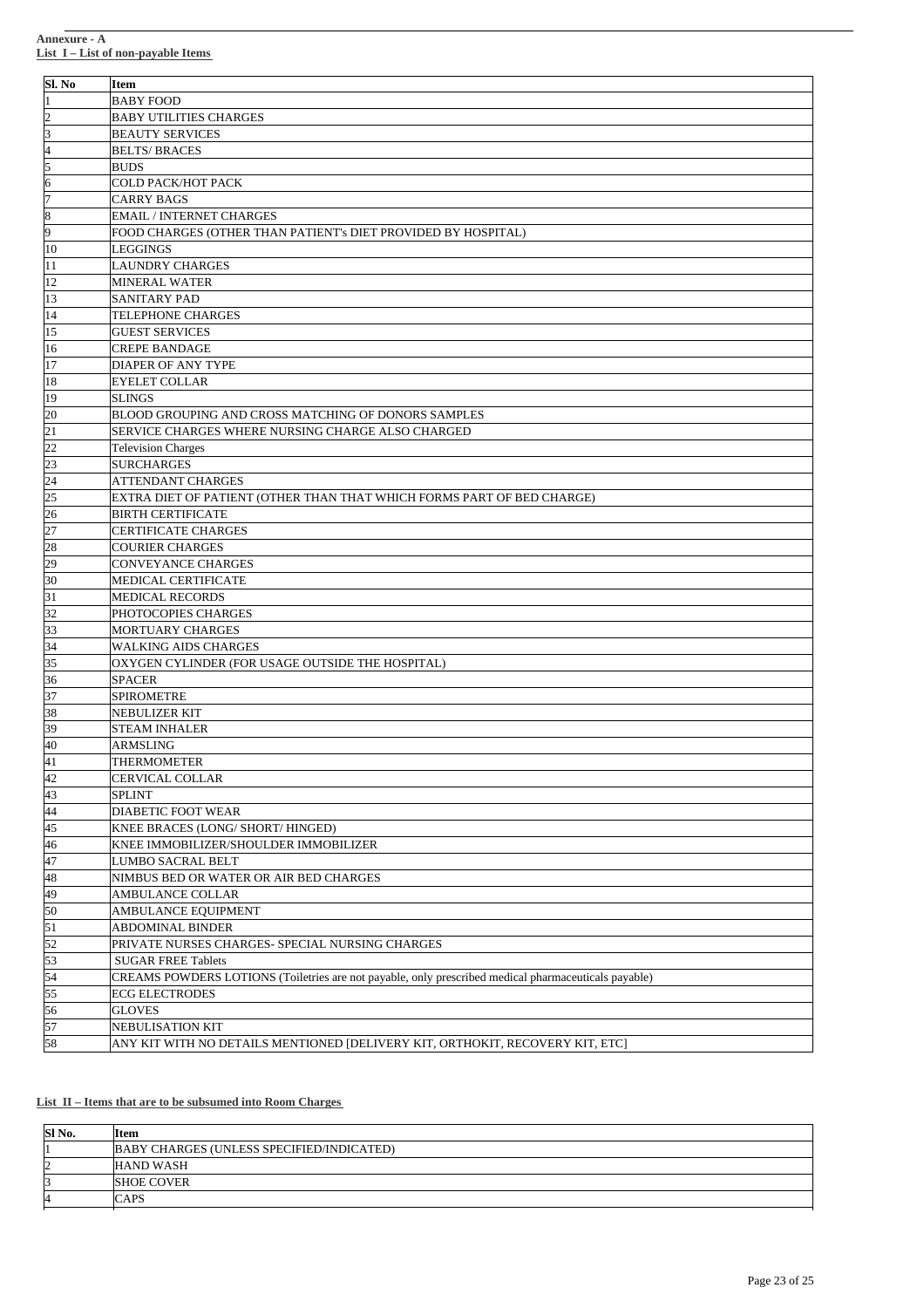| 5  | <b>CRADLE CHARGES</b>                               |
|----|-----------------------------------------------------|
| 6  | <b>COMB</b>                                         |
| 7  | EAU-DE-COLOGNE / ROOM FRESHNERS                     |
| 8  | <b>FOOT COVER</b>                                   |
| 9  | <b>GOWN</b>                                         |
| 10 | <b>SLIPPERS</b>                                     |
| 11 | <b>TISSUE PAPER</b>                                 |
| 12 | <b>TOOTH PASTE</b>                                  |
| 13 | <b>TOOTH BRUSH</b>                                  |
| 14 | <b>BED PAN</b>                                      |
| 15 | <b>FACE MASK</b>                                    |
| 16 | <b>FLEXI MASK</b>                                   |
| 17 | <b>HAND HOLDER</b>                                  |
| 18 | <b>SPUTUM CUP</b>                                   |
| 19 | <b>DISINFECTANT LOTIONS</b>                         |
| 20 | <b>LUXURY TAX</b>                                   |
| 21 | <b>HVAC</b>                                         |
| 22 | <b>HOUSE KEEPING CHARGES</b>                        |
| 23 | <b>AIR CONDITIONER CHARGES</b>                      |
| 24 | IM IV INJECTION CHARGES                             |
| 25 | <b>CLEAN SHEET</b>                                  |
| 26 | <b>BLANKET/WARMER BLANKET</b>                       |
| 27 | <b>ADMISSION KIT</b>                                |
| 28 | DIABETIC CHART CHARGES                              |
| 29 | DOCUMENTATION CHARGES / ADMINISTRATIVE EXPENSES     |
| 30 | <b>DISCHARGE PROCEDURE CHARGES</b>                  |
| 31 | DAILY CHART CHARGES                                 |
| 32 | <b>ENTRANCE PASS / VISITORS PASS CHARGES</b>        |
| 33 | EXPENSES RELATED TO PRESCRIPTION ON DISCHARGE       |
| 34 | <b>FILE OPENING CHARGES</b>                         |
| 35 | INCIDENTAL EXPENSES / MISC. CHARGES (NOT EXPLAINED) |
| 36 | PATIENT IDENTIFICATION BAND / NAME TAG              |
| 37 | PULSEOXYMETER CHARGES                               |

**List III – Items that are to be subsumed into Procedure Charges**

| <b>SI</b> | Item                                               |
|-----------|----------------------------------------------------|
| No.       |                                                    |
| I1        | HAIR REMOVAL CREAM                                 |
| 2         | DISPOSABLES RAZORS CHARGES (for site preparations) |
| 3         | <b>EYE PAD</b>                                     |
| 4         | <b>EYE SHEILD</b>                                  |
| 5         | <b>CAMERA COVER</b>                                |
| 16        | DVD, CD CHARGES                                    |
| 17        | <b>GAUSE SOFT</b>                                  |
| 8         | <b>GAUZE</b>                                       |
| 9         | WARD AND THEATRE BOOKING CHARGES                   |
| 10        | ARTHROSCOPY AND ENDOSCOPY INSTRUMENTS              |
| 11        | MICROSCOPE COVER                                   |
| 12        | SURGICAL BLADES, HARMONICSCALPEL, SHAVER           |
| 13        | <b>SURGICAL DRILL</b>                              |
| 14        | <b>EYE KIT</b>                                     |
| 15        | <b>EYE DRAPE</b>                                   |
| 16        | <b>X-RAY FILM</b>                                  |
| 17        | <b>BOYLES APPARATUS CHARGES</b>                    |
| 18        | <b>COTTON</b>                                      |
| 19        | <b>COTTON BANDAGE</b>                              |
| 20        | <b>SURGICAL TAPE</b>                               |
| 21        | <b>APRON</b>                                       |
| 22        | <b>TORNIQUET</b>                                   |
| 23        | ORTHOBUNDLE, GYNAEC BUNDLE                         |

**List IV – Items that are to be subsumed into costs of treatment**

| - 181 | ltem                                               |
|-------|----------------------------------------------------|
| No.   |                                                    |
|       | ADMISSION/REGISTRATION CHARGES                     |
|       | HOSPITALISATION FOR EVALUATION/ DIAGNOSTIC PURPOSE |
|       | <b>URINE CONTAINER</b>                             |
|       |                                                    |